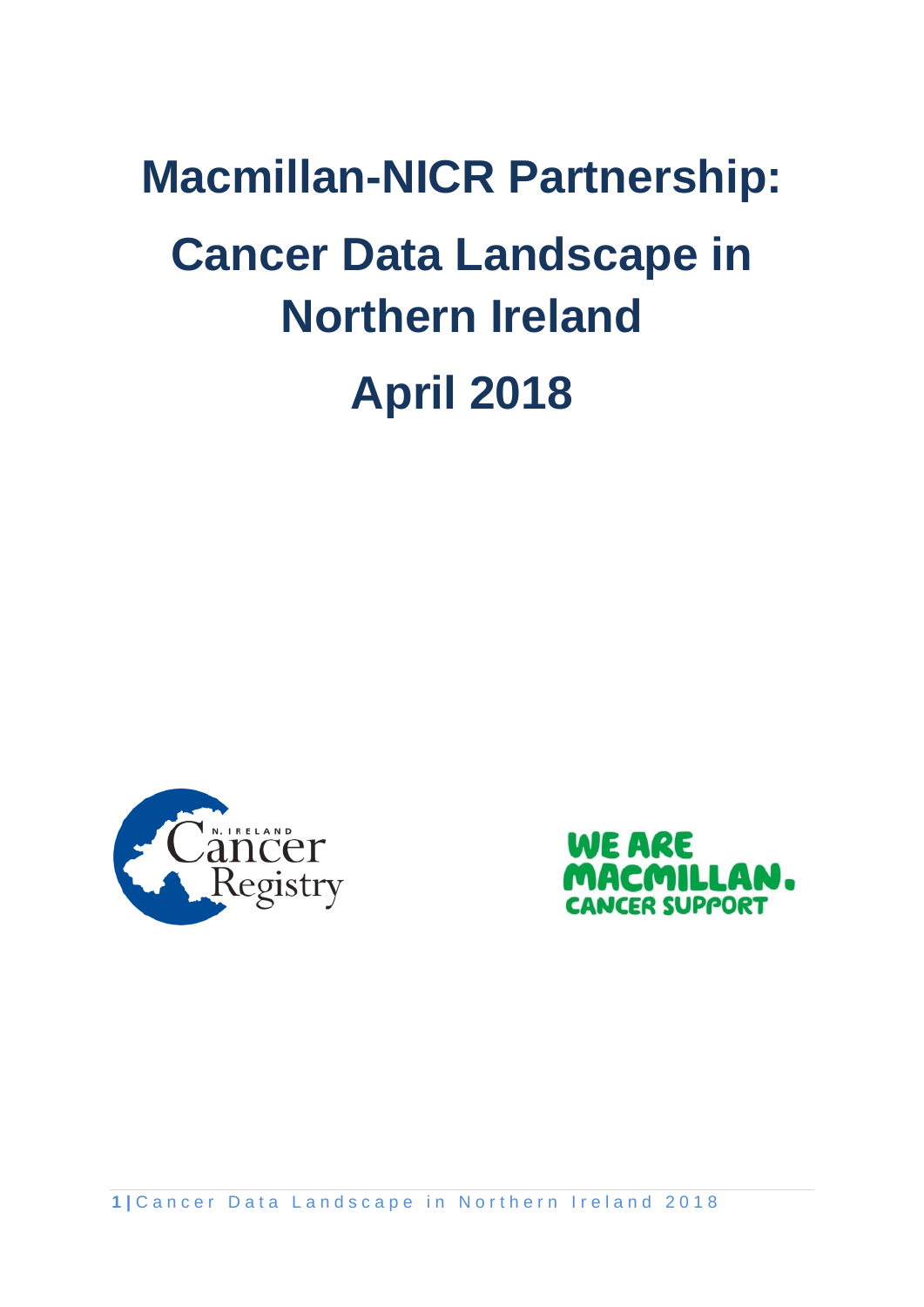#### **Table of Contents**

| 3.5.4 Monocolonal Gammopathy of Unknown Significance (MGUS) Register  16 |  |  |  |
|--------------------------------------------------------------------------|--|--|--|
|                                                                          |  |  |  |
|                                                                          |  |  |  |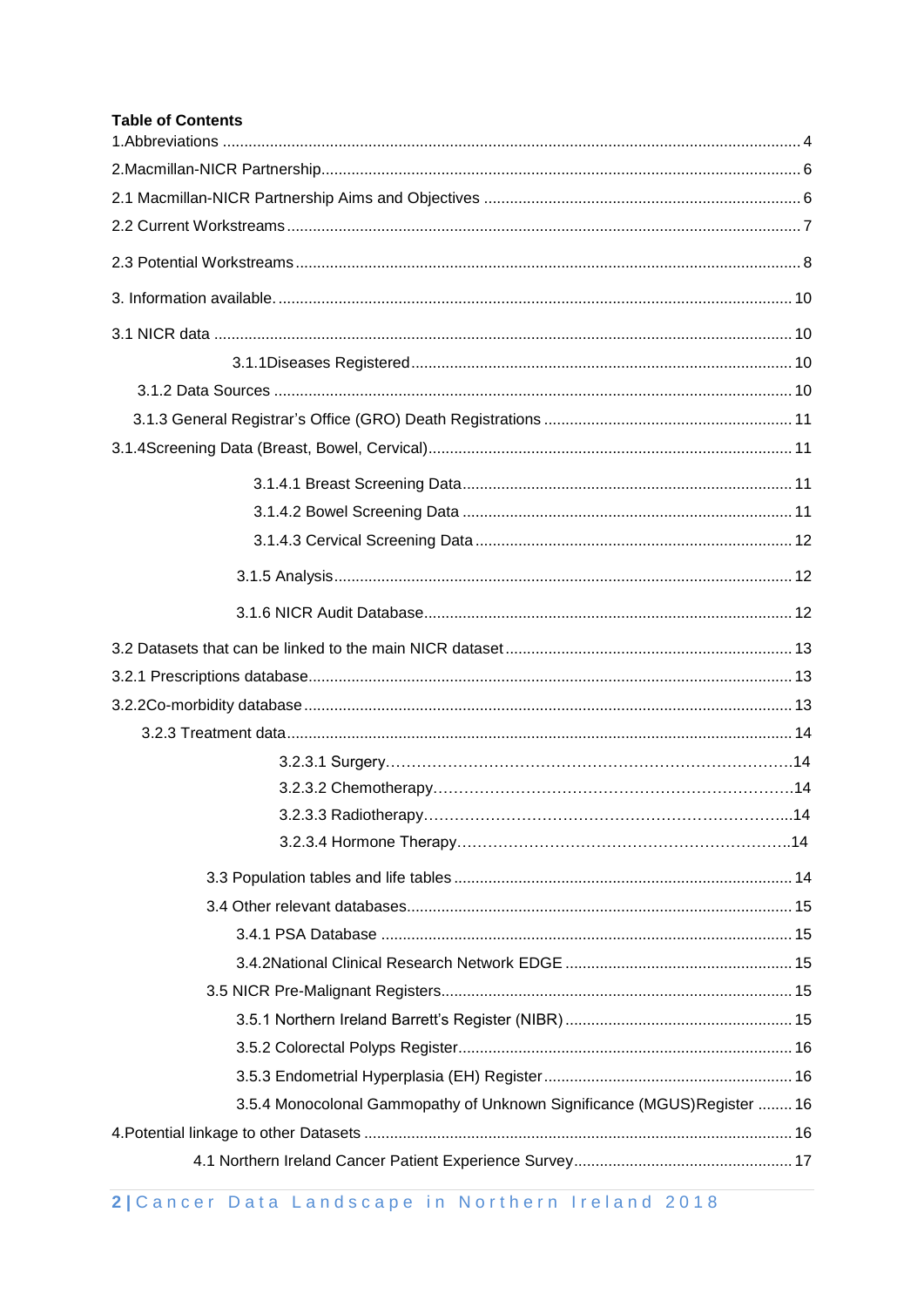| 6. Current gaps in knowledge/access to data and areas of challenge for NICR  22 |  |
|---------------------------------------------------------------------------------|--|
|                                                                                 |  |
|                                                                                 |  |
|                                                                                 |  |
|                                                                                 |  |
|                                                                                 |  |
|                                                                                 |  |
|                                                                                 |  |
|                                                                                 |  |
|                                                                                 |  |
|                                                                                 |  |
|                                                                                 |  |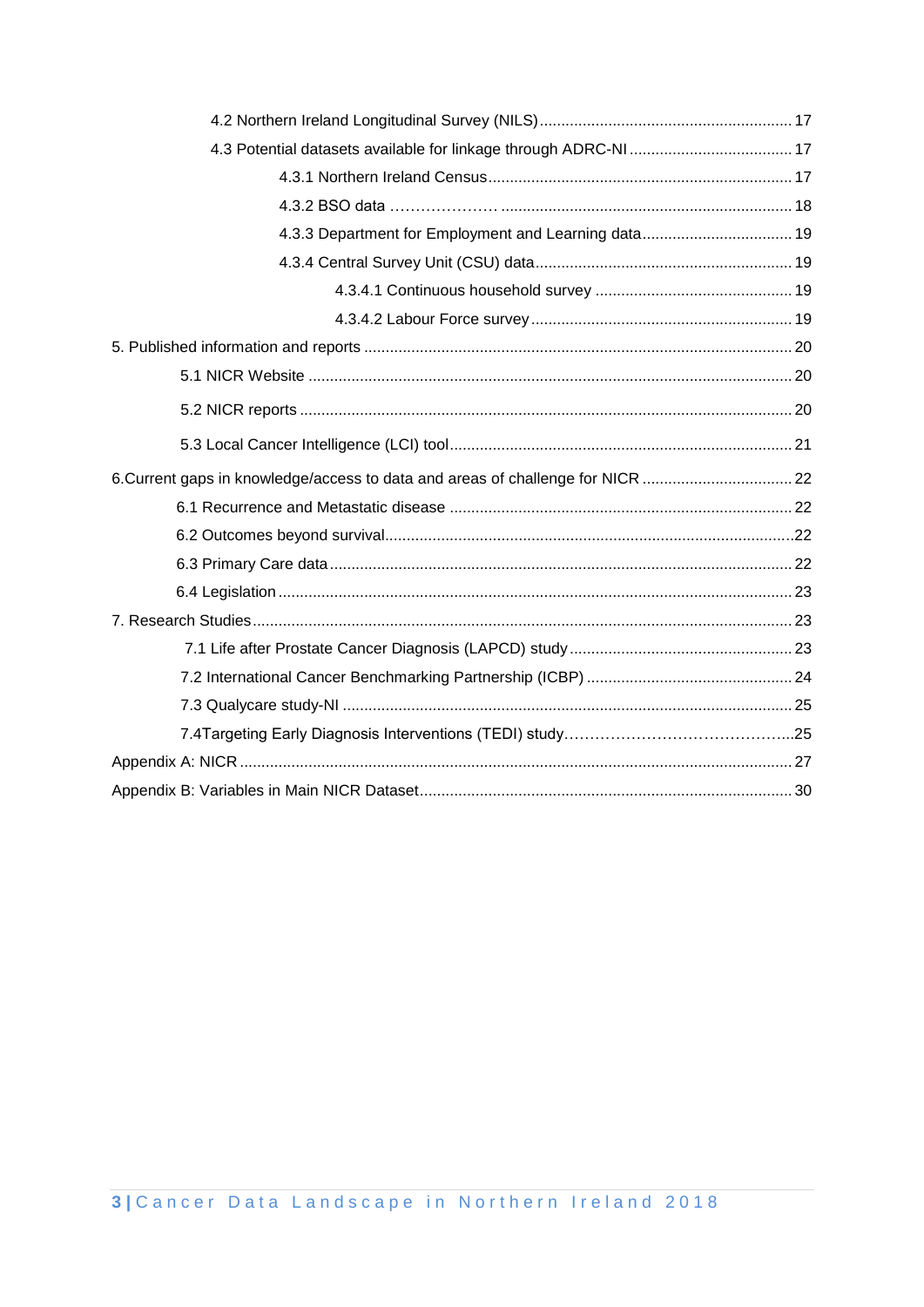## **1. Abbreviations**

ADRC-NI Administrative Data Research Centre-NI BNF-British National Formulary BSO-Business Services Organisation CaPPS- Cancer Patient Pathway System COIS- Clinical Oncology Information System CPES- Cancer Patient Experience Survey CSU- Central Survey Unit CRUK-Cancer Research UK EH-Endometrial Hyperplasia EPD-Enhanced Prescribing Database FoBt- Faecal Occult Blood test GRO- General Registrar's office HSC- Health and Social Care HESA- Higher Education Statistics Agency ICBP- International Cancer Benchmarking Partnership ISO-International Organisation for Standardisation LAPCD- Life After Prostate Cancer Diagnosis LCI- Local Cancer Intelligence LFS-Labour Force Survey MDT-Multi-disciplinary team MGUS-Monoclonal Gammopathy of unknown significance NICR-Northern Ireland Cancer Registry NICaN- Northern Ireland Cancer Network NILS- Northern Ireland Longitudinal Study NCRAS-National Cancer Registration and Analysis Service OPCS-4- Office of Population Censuses and Surveys. *Classification of Surgical Operations* (Version 4) ORECNI- Office of Research Ethics for Northern Ireland PAS- Patient Administration System

4 | Cancer Data Landscape in Northern Ireland 2018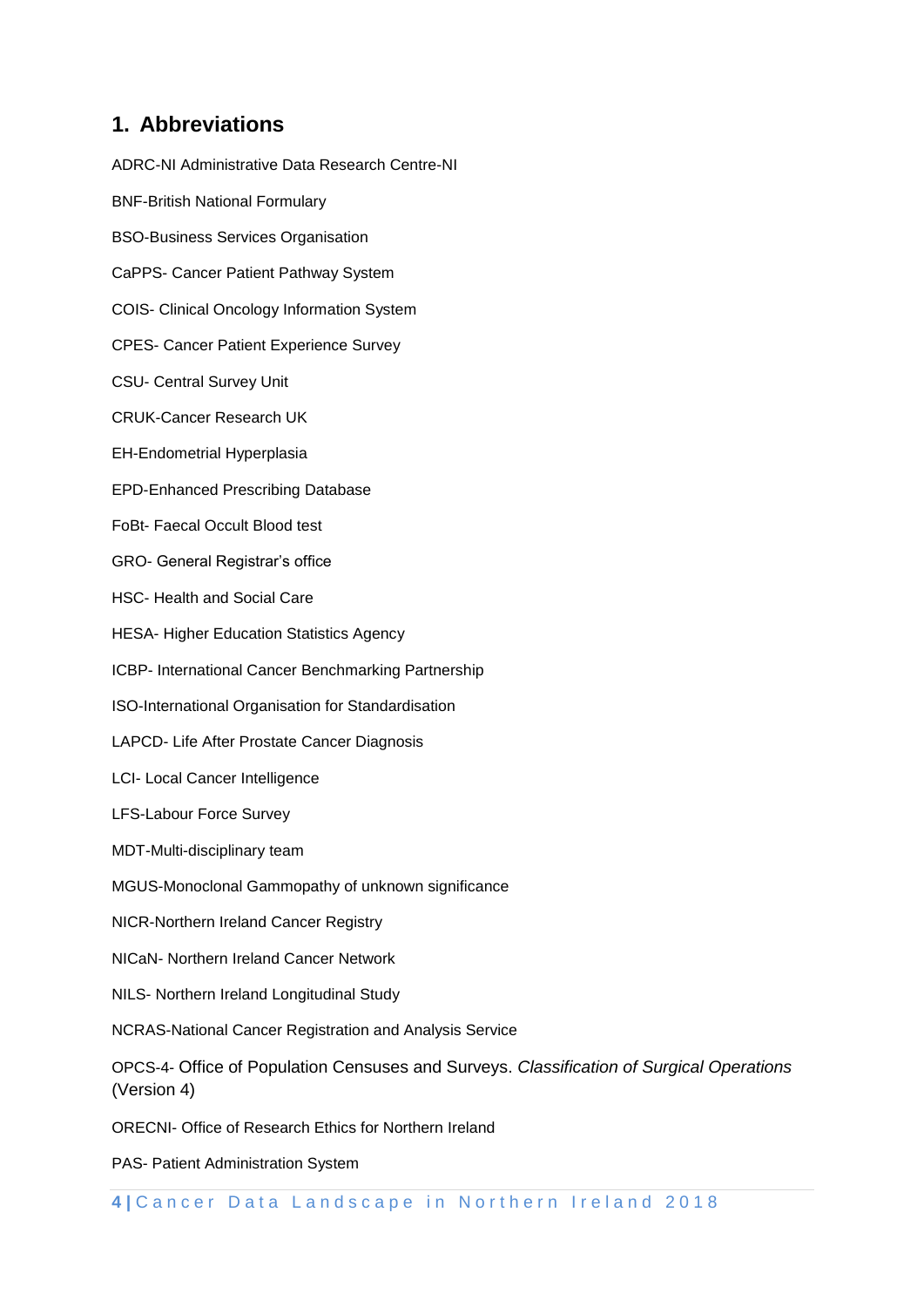PCUK- Prostate Cancer UK PHA- Public Health Agency PSA-Prostate Specific Antigen TCFU-Transforming Cancer Follow-up QA- Quality Assurance QARC-Quality Assurance Reference Centre QUB- Queen's University Belfast SOA- Super-output areas UKAICR- UK and Ireland Association of Cancer Registries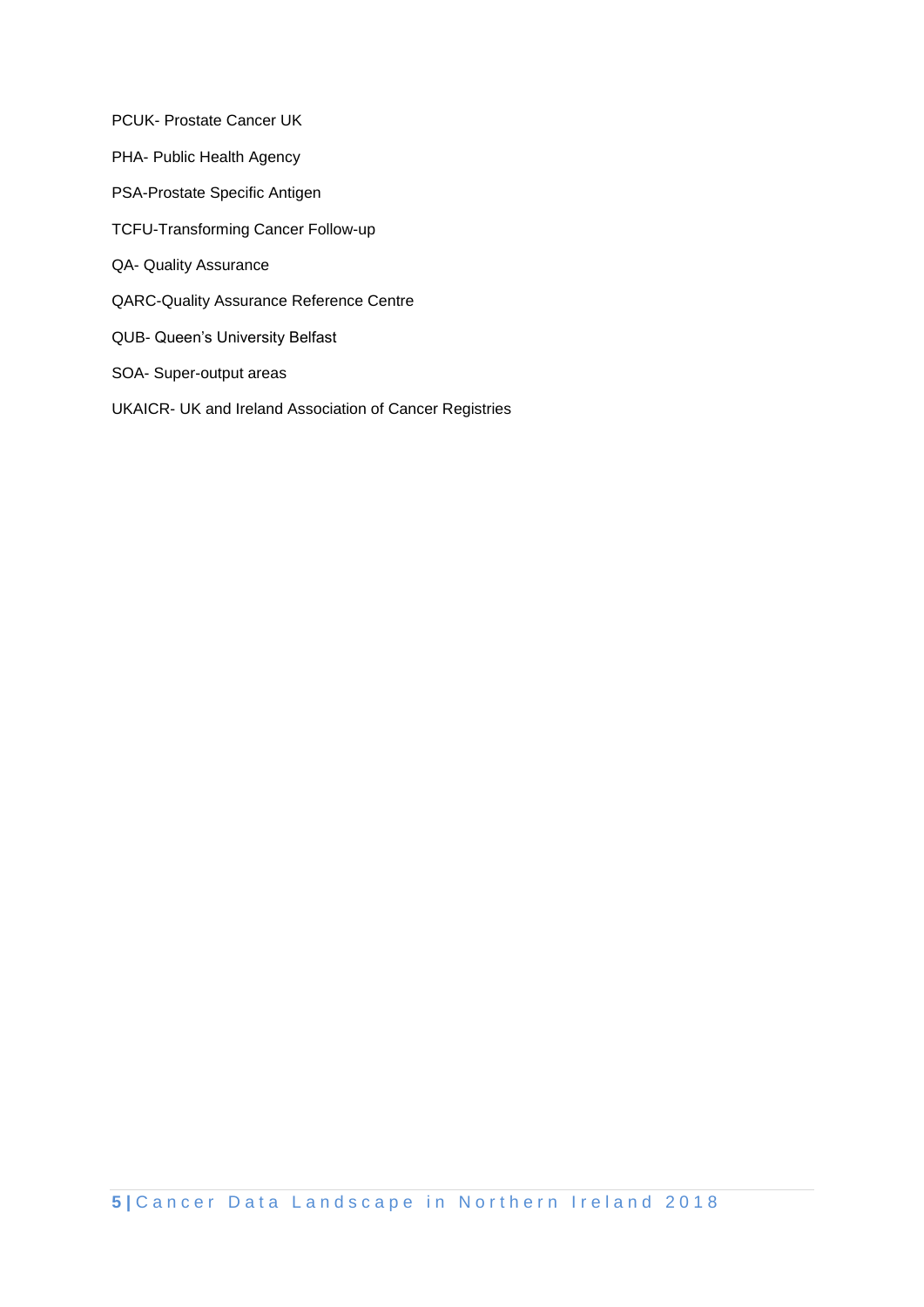#### **2. Macmillan-NICR Partnership**

Macmillan Cancer Support and the N. Ireland Cancer Registry (NICR) entered into a partnership in April 2016 with the goal of using cancer data to improve understanding of the impacts and costs of cancer and its treatment across the whole of the cancer journey. Part of the role of the partnership is also to provide information at local level to facilitate better understanding of local needs and strategic priorities, while predicting future need.

#### **2.1 Macmillan-NICR Partnership Aims and Objectives**

**Aim**: The partnership aims to deliver insightful analysis of Northern Ireland cancer data to support improved design of cancer systems, test and report on implementation of better models of care, and to identify gaps in data availability and opportunities to deliver world class data collection and analysis for improved outcomes for people living with and beyond cancer.

#### **Objectives:**

- To deliver insight into the unique characteristics of cancer data in Northern Ireland, the opportunities these provide for analysis, and any gaps in availability between NI and other UK nations.
- To understand the needs and outcomes of the cancer population in Northern Ireland, the health and social impacts of cancer (including cancer recurrence and metastatic disease) and the consequences of its treatment across the cancer journey.
- Through linking and analysing data on clinical outcomes and patient experience, gaining better understanding of the experience of cancer across the health and social care system in Northern Ireland.
- To align NI-specific analysis with the aims and objectives of Macmillan's strategy for Northern Ireland, and to add richness and contextual information to UK-wide programmes of work such as the Macmillan-NCRAS workplan.
- To influence the commissioning and delivery of cancer services in Northern Ireland by delivering relevant, timely and accessible outputs – for example, by providing information on cancer of value to GP Federations and to document the impact of NI specific interventions e.g. Transforming Cancer Follow-up.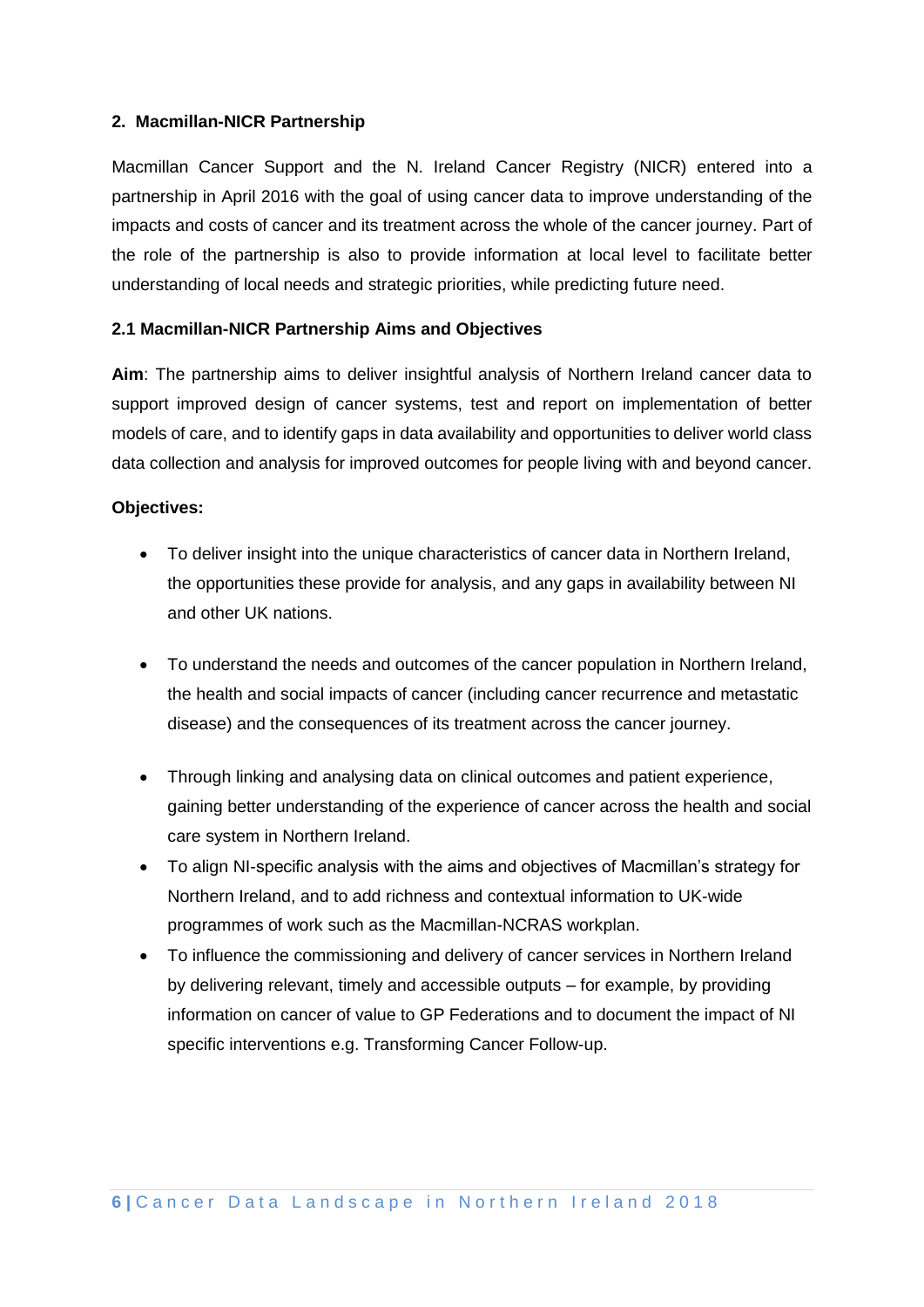#### **2.2 Current Workstreams**

These objectives are currently being covered within Workstreams 1-4

• Workstream 1: GP Federations

The aim of workstream 1 is to provide information of value to GP Federations (n=17). This has involved preparing factsheets containing aggregated routine registration data on cancer incidence (2011-2015) and prevalence (1993-2015) for each GP Federation, with detail where appropriate on age, stage and deprivation at diagnosis. An overall report including age-standardised incidence rates and comparisons of cancer incidence and prevalence across GP Federation areas has also been prepared.

• Workstream 2: Transforming Cancer Follow-up

The aim of workstream 2 is to document the impact of NI specific interventions e.g. Transforming Cancer Follow-up. This has involved analysis of the demography (age at diagnosis, deprivation quintile) and disease characteristics (stage at diagnosis, breast tumour type i.e. Invasive Breast cancer or Ductal Carcinoma *In Situ*) of breast cancer patients assigned to the Self-Directed Aftercare pathway between 2013 and 2015, with comparisons to the full NI breast cancer population diagnosed between 2011-2015. A final report of the findings is currently in draft with plans also to submit a scientific paper for publication.

• Workstream 3: Breast Cancer Recurrence and Metastases

The aim of workstream 3 is to identify a method of routinely collecting and reporting recurrence data. This work has been set up to align with the Macmillan-NCRAS programme of work on the development of an algorithm using proxy indicators to identify recurrence, second cancer and metastatic disease. The NICR is currently establishing a dataset of women diagnosed with invasive breast cancer between 2009 and 2010 and followed up to 2017 in order to test the algorithm once it has been finalised.

• Workstream 4: Emergency Admission Work

The proposed aim for workstream 4 is to investigate the number of emergency admissions in the last year of life by age and cancer site using the Patient Administration System (PAS) data for people who died from cancer in 2015. The work will deliver analysis for use in understanding the numbers and types of patients being admitted as emergencies at end of life, determining how many of these admissions are avoidable and influencing for system change accordingly in order to avoid emergency presentations where possible.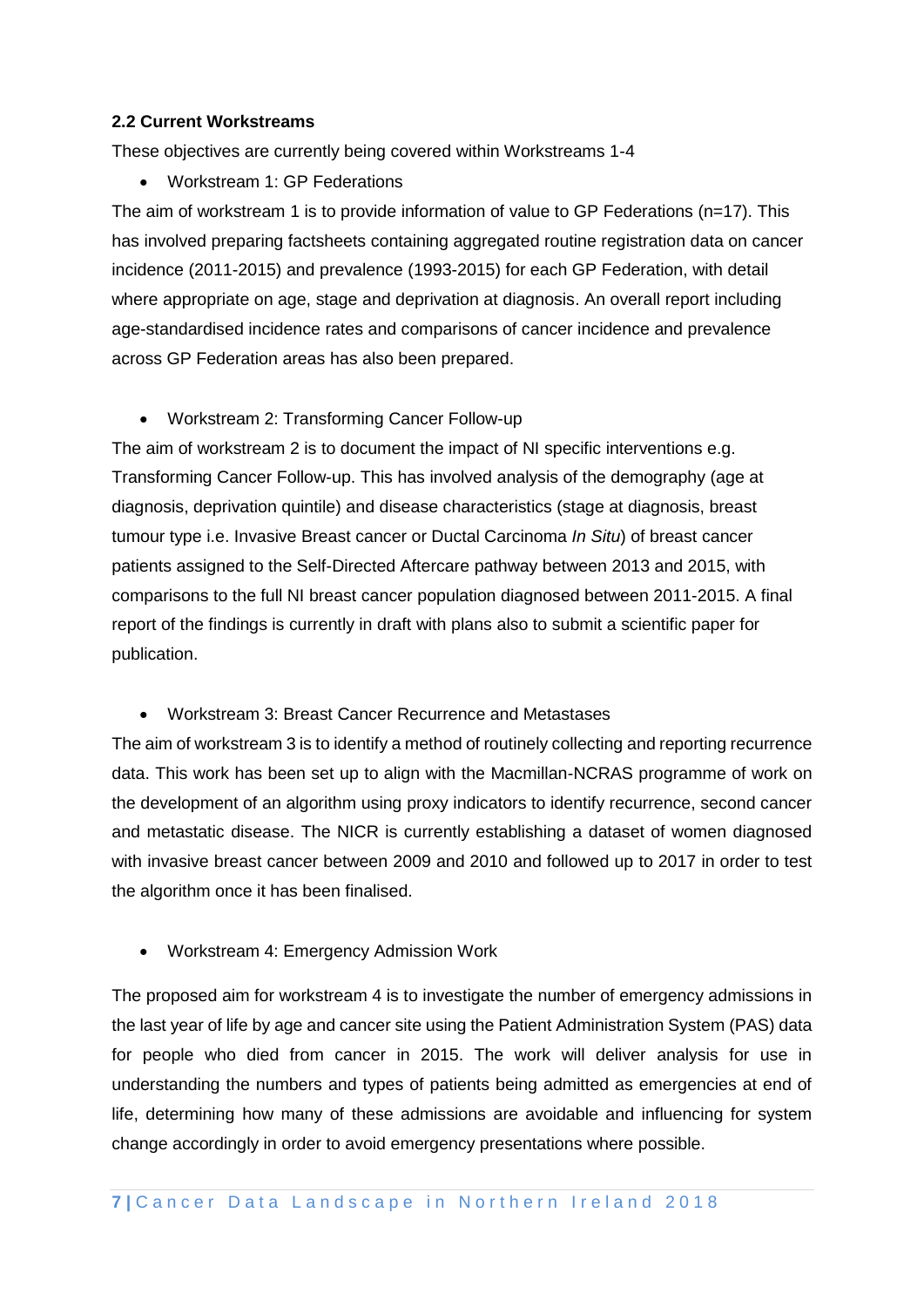• Workstream 5: Local Cancer Intelligence (LCI) Northern Ireland

In 2015, in collaboration with the NICR, Macmillan Cancer Support developed the Local Cancer Intelligence (LCI) tool, a Macmillan-maintained website with interactive, visual representations of key cancer indicators and statistics for Northern Ireland. It includes aggregated data on cancer incidence, prevalence and survival by tumour group, HSC trusts and Local Government District to help with understanding the changing cancer population in Northern Ireland. The information currently available online is for cancers diagnosed between 2010 and 2014 and it is due to be updated to include 2015 in early 2018, using a tailored aggregated data extract from the NICR.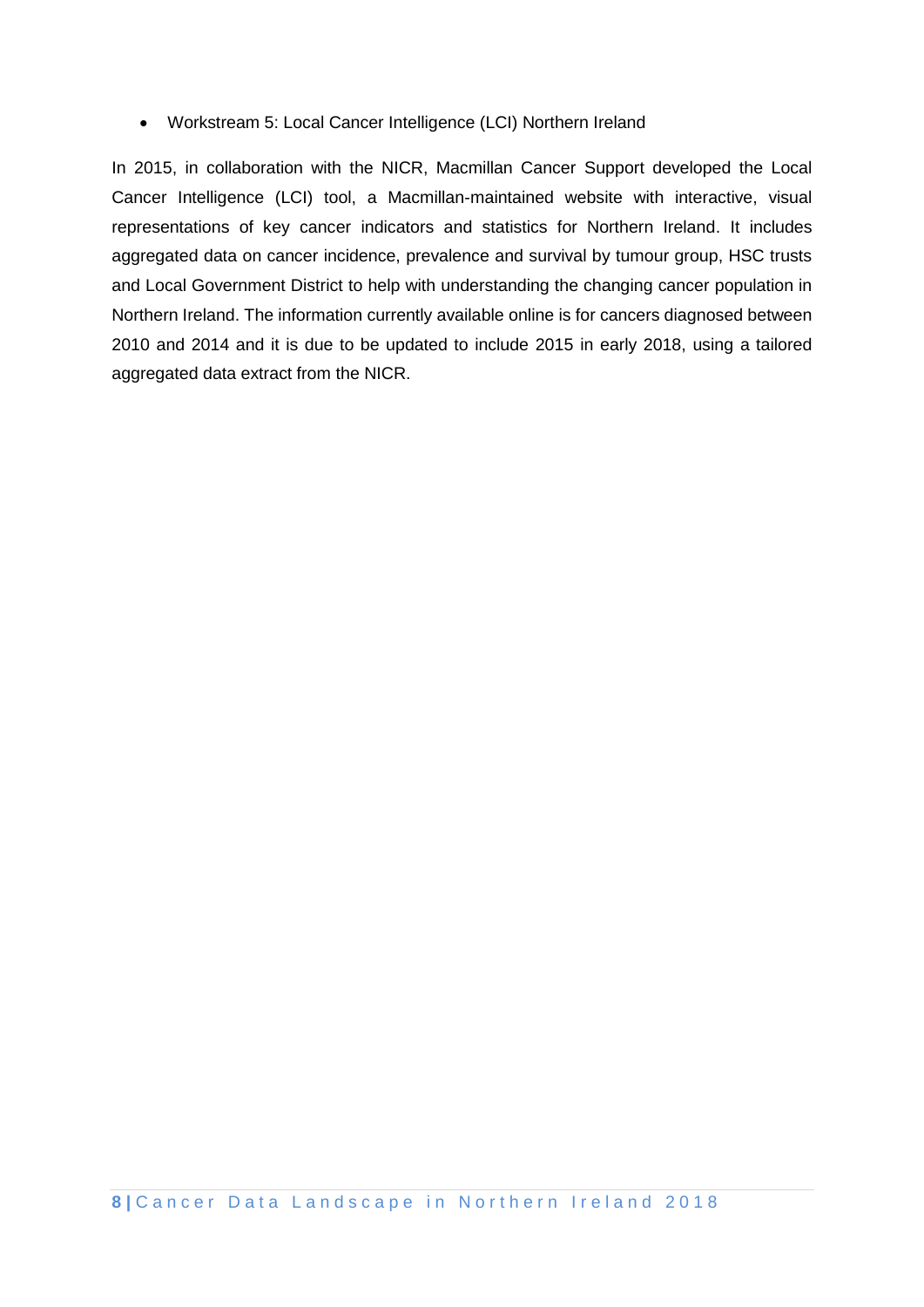#### **2.3 Future Workstreams**

• Workstream 6: Administrative Data Research Centre-NI Data Linkage Project

The proposed aim for workstream 6 is to investigate the consequences of a cancer diagnosis on the 'whole person'. Following the appropriate ethical and research governance approvals, this will involve secure linkage of NICR data with available ADRC datasets.

• Workstream 7: Acute Oncology work

The proposed aim for workstream 7 is to investigate the characteristics (age, stage, length of time from diagnosis, cancer type) for people seen by the regional Acute Oncology (AO) service since its establishment across all of Northern Ireland's five Trusts in March 2016, in order to profile this patient group and better understand their cancer pathway before and after their contact(s) with AO.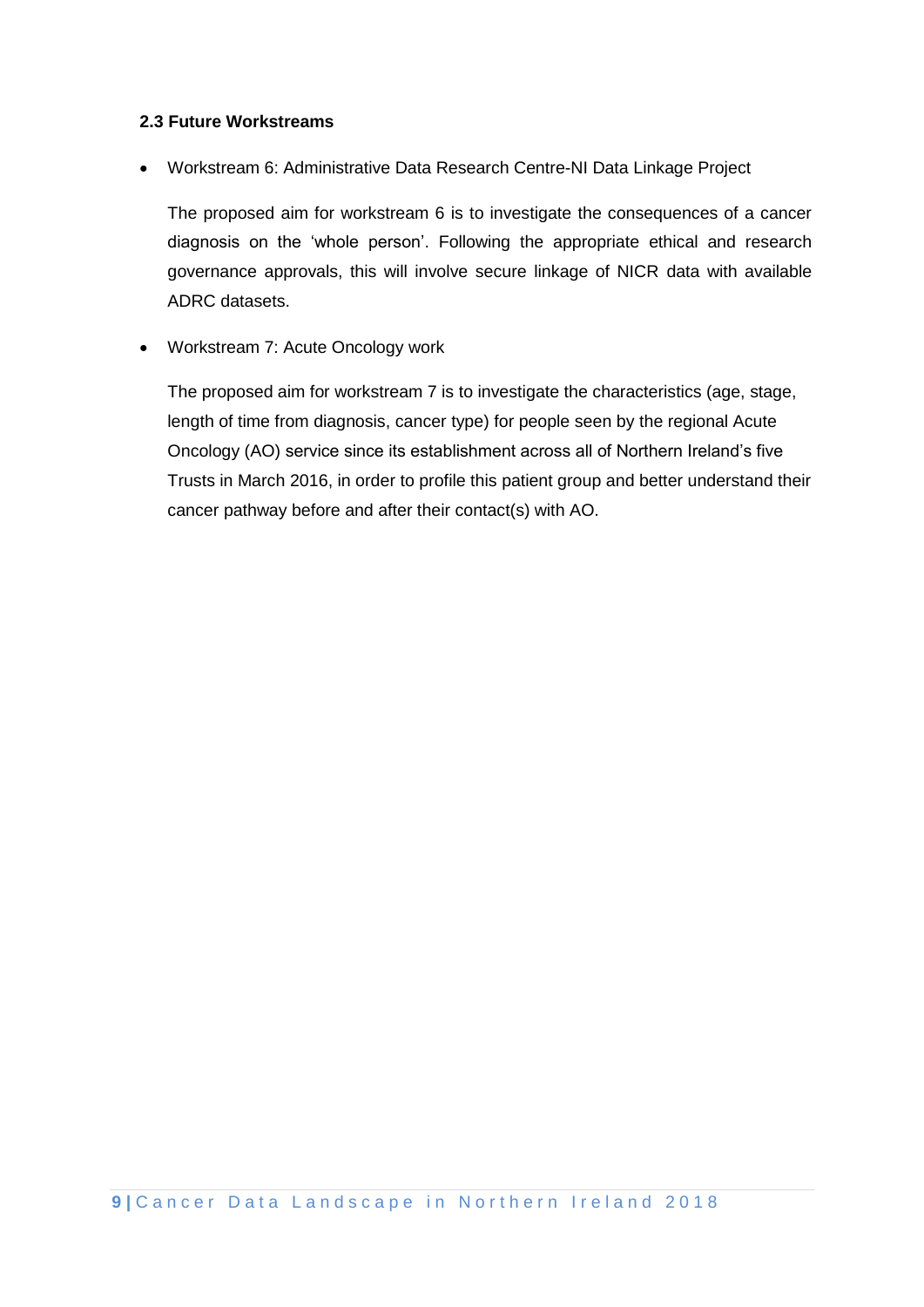#### **3. Information Available**

The Macmillan-NICR partnership work mainly focuses on data that are currently held at the NICR (see appendix A regarding NICR sources).

#### **3.1 NICR Data**

The NICR has data on all cancers and most premalignant diseases at population level since 1993. It has approval of the NI ethical committee (ORECNI;15/NI/0203) and is registered with the Data Protection Act - Registration Number (QUB): Z6833827.

#### *3.1.1 Diseases Registered*

The Registry receives notification of all new cases of primary malignant neoplasms (ICD10 C00-C97), carcinoma *in situ and* neoplasms of uncertain behaviour from regional systems including hospital and laboratory systems. Information is also collected about benign neoplasms of the brain and other CNS. The registry also receives notifications on various premalignant conditions including Barrett's Metaplasia, Colorectal polyps, endometrial hyperplasia and Monoclonal Gammopathy of unknown significance (MGUS). It also receives information on all Prostate Specific Antigen (PSA) tests performed in NI.

#### *3.1.2 Data Sources*

The NICR acquires notifications of likely cancer diagnoses in the population electronically from pathology laboratories, hospital discharges (Patient Administration System; PAS) and death registrations (General Registrar Office; GRO). Data sharing agreements exist with these data providers. The cases identified are validated as true cancers by checking clinical records including the Multidisciplinary Team datasets provided by the Cancer Patient Pathway System (CaPPS), the Clinical Oncology Information System (COIS), Lab Centre Records and by note review. Datasets are then anonymised for analysis. Data received from Business Services Organisation (BSO), the Radiotherapy System (ARIA), and QARC (Quality Assurance Reference Centre) supplement the notifications by adding staging, radiotherapy/ chemotherapy treatments, updates to demographic information, such as GP, address and death data and screening histories for breast, cervix and colorectal cancers.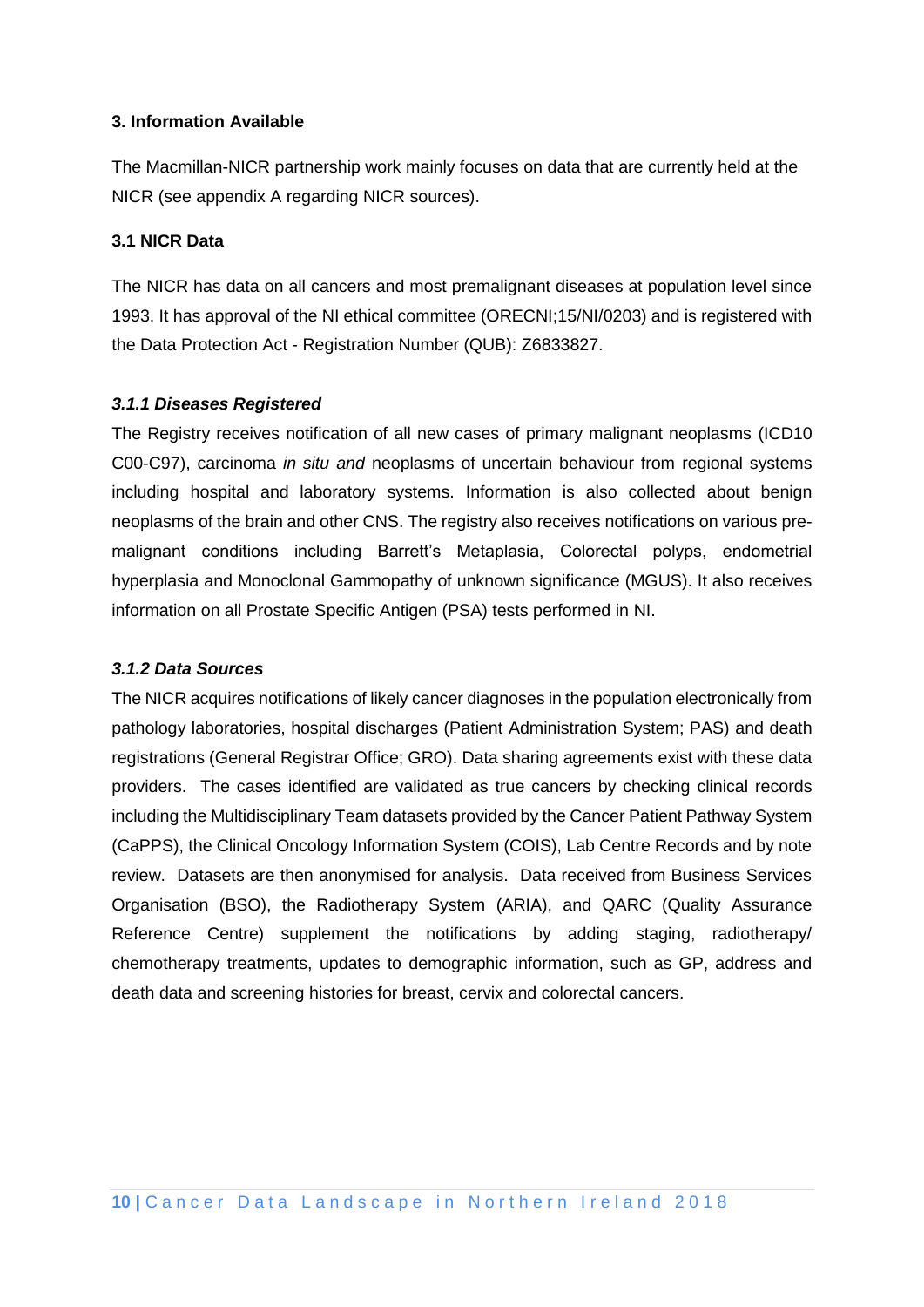#### *3.1.3 General Registrar Office (GRO) Death Registrations*

Data from GRO in Northern Ireland are used to:

1. Identify death certificate initiated cases by the NICR not obtained from the clinical or laboratory sources. The proportion of cases that are picked up by death certificate only (DCO) is very low at 0.3% indicating a high level of case ascertainment by the NICR.

2. Provide a basis for calculating survival. Death records will hold one primary cause of death and up to ten underlying causes of death. It is important to note that the underlying causes of death are not co-morbidities alone at the point of death but are factors that contributed to the death.

#### *3.1.4 Screening Data (Breast, Bowel and Cervical)*

Screening data are exchanged annually with the Quality Assurance Reference Centre (QARC) within the Public Health Agency, which is responsible for supporting the commissioning and quality assurance (QA) of the breast, cervical and bowel cancer screening programmes in Northern Ireland. This helps identify cases picked up at screening and also interval cancers which occur between screening rounds.

#### *3.1.4.1 Breast Screening Programme*

The Breast Screening programme commenced in 1988 with a three-yearly population based call and recall of women aged 50-65 years being in place since 1993. In March 2009 the screening age was extended to 50-70 years. Data on breast cancers identified through the screening programme are received on an annual basis from 1993 and recorded in the main registry dataset.

#### *3.1.4.2 Bowel Screening Programme*

The Bowel Screening programme commenced roll-out across NI in April 2010. It offers Faecal Occult Blood test (FoBt) to both men and women aged 60 to 74 years and had full population coverage in January 2012**.** Data on both malignant and benign colorectal neoplasms identified through the screening programme are received on an annual basis from 2010 and recorded in the main registry dataset.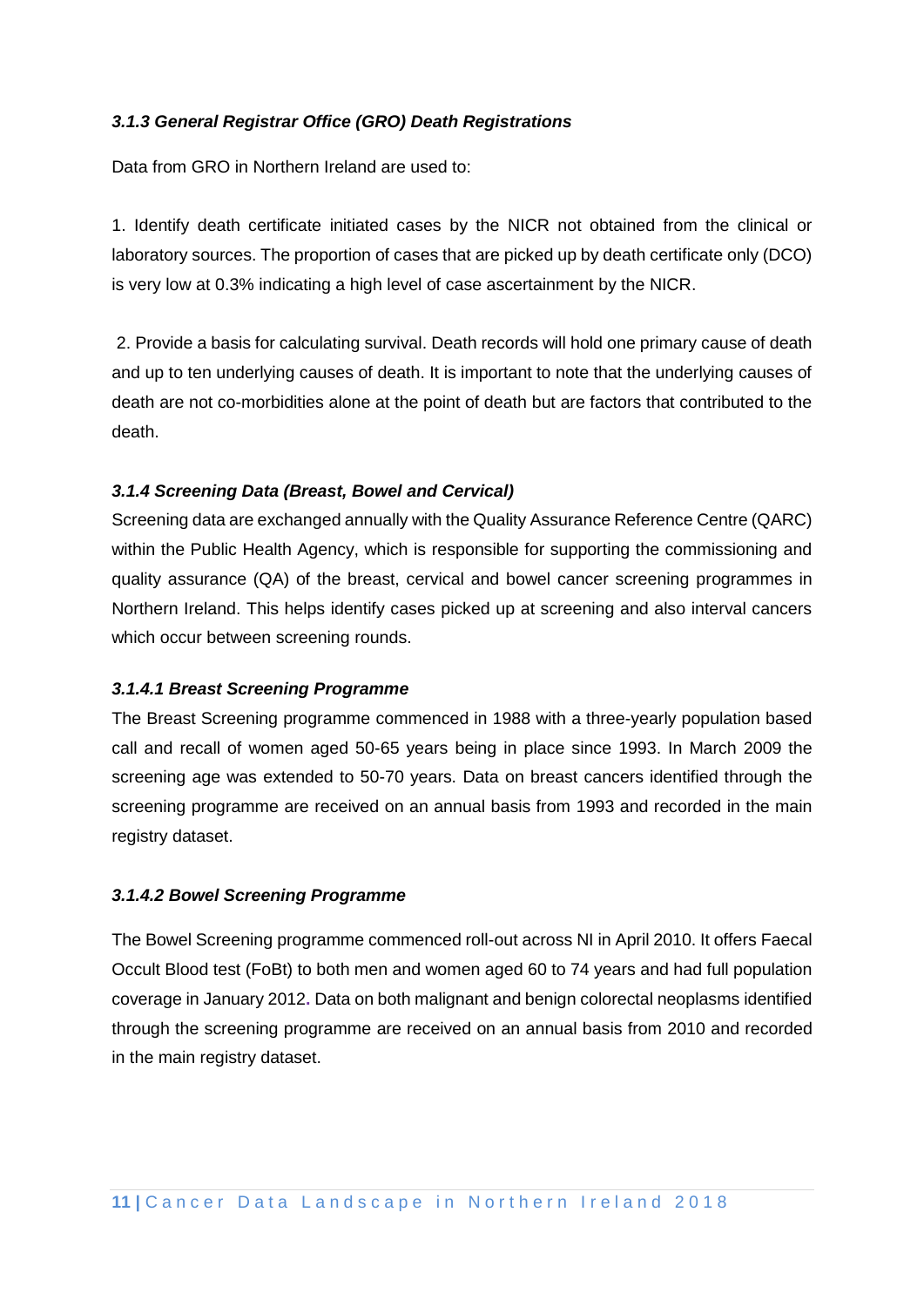#### *3.1.4.3 Cervical Screening Programme*

A regional Cervical screening office was established in NI in 1989 and had full population coverage, including all women aged 20-64 years in a regular call/recall system by 1993. In January 2011 following expert advice, the Northern Ireland Cervical Screening programme adopted screening intervals in line with the national screening programme. Women in NI are now offered screening every three years from the age of 25 until 49 and every five years for women aged 50-64 years. Data on cervical cancer and in situ cervical lesions identified through the screening programme are received on an annual basis and recorded in the main registry dataset.

#### *3.1.5 Analysis*

For each workstream within the Macmillan-NICR partnership work, an anonymised extract from the Registry is prepared for analysis by the NICR researcher funded by Macmillan. Further information on the variables included in these anonymised extracts is available in Appendix B. The preparation of the extract includes the use of Postcode information to derive Trust, Local Government district and Assembly area of residence and Deprivation Quintile. In order to assign deprivation quintile at an individual level, super output areas (SOA), or census output areas of NI, are assigned to each patient based on their postcode of usual residence at diagnosis. The patient is then assigned, through their SOA, to a socio-economic deprivation quintile based on the SOA's 2010 Income domain of the Multiple Deprivation Measure. The 2017 Multiple Deprivation Measure is available from the NI Statistics and Research Agency [\(www.nisra.gov.uk\)](http://www.nisra.gov.uk/).

#### *3.1.6 NICR Audit Database*

The audit database results from specifically funded audits to monitor the investigation, treatment, care of and survival of cancer patients diagnosed in NI in various specific years since 1996. This database contains more detailed data than routinely available in the areas of: 1. Referral and presentation 2. Patient factors- lifestyle, family history, co morbidities and symptoms 3. Investigations, in particular pre-operative investigation techniques and tumour stage 4. Treatments 5. Patient survival 6. Multidisciplinary team meetings 7. Timelines from referral to presentation, investigations, and treatment 8. Surgeon case volumes 9. Patient information and follow up care. The findings of the audits and collaboration with clinicians and the Northern Ireland Cancer Network (NICaN) have led to service improvement.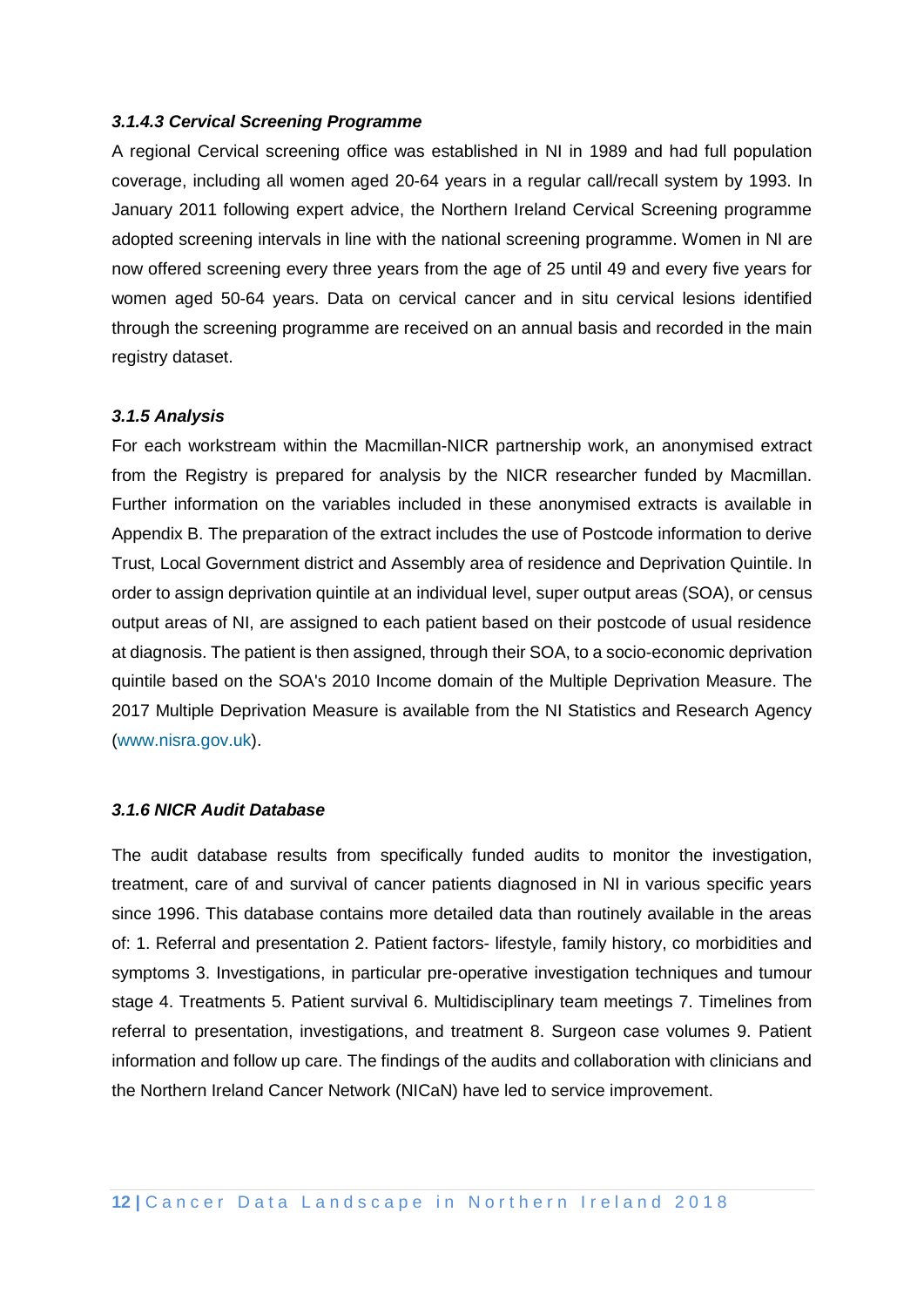The NICR audit database includes data on:

- Breast Cancer 1996, 2001, 2006 and 2012 *(Audit subset of patients diagnosed Sept-Dec 2012)*
- Lung Cancer 1996, 2001, 2006 and 2014 *(Audit subset of patients diagnosed Sept-Dec 2014)*
- Colorectal 1996, 2001 and 2006
- Prostate 1996, 2001 and 2006
- Ovary and Cervix 1996, 2001 and 2010
- Oesophagus and Stomach 1996, 2001,
- Thyroid 2001/2002 & 2004/2005
- Pancreas 2001 and 2007
- Upper GI 2005
- Malignant Melanoma 2006
- Leukaemia and Lymphoma 2008
- Bladder cancer 2010 & 2011

#### **3.2 Datasets that can be linked to the main NICR dataset**

There are several datasets that are available within the registry that can potentially be linked to the main registry dataset (Appendix A) to provide additional information on prescriptions, co-morbidities and treatments.

#### *3.2.1 Prescriptions database*

The Enhanced Prescribing Database (EPD) contains detailed information in relation to all primary care prescriptions dispensed to cancer patients in Northern Ireland since March 2008. The dataset therefore is a source of information on the level of morbidity within the cancer patient population in NI. This database is owned and managed by BSO. The NICR receives limited information from the Enhanced Prescribing Database including the class of drug prescribed and month of prescription.

#### *3.2.2 Co-morbidity database*

The NICR has received PAS downloads of hospital discharge records which include all hospital admissions since 1 January 2006 for cancer patients to determine patient comorbidities.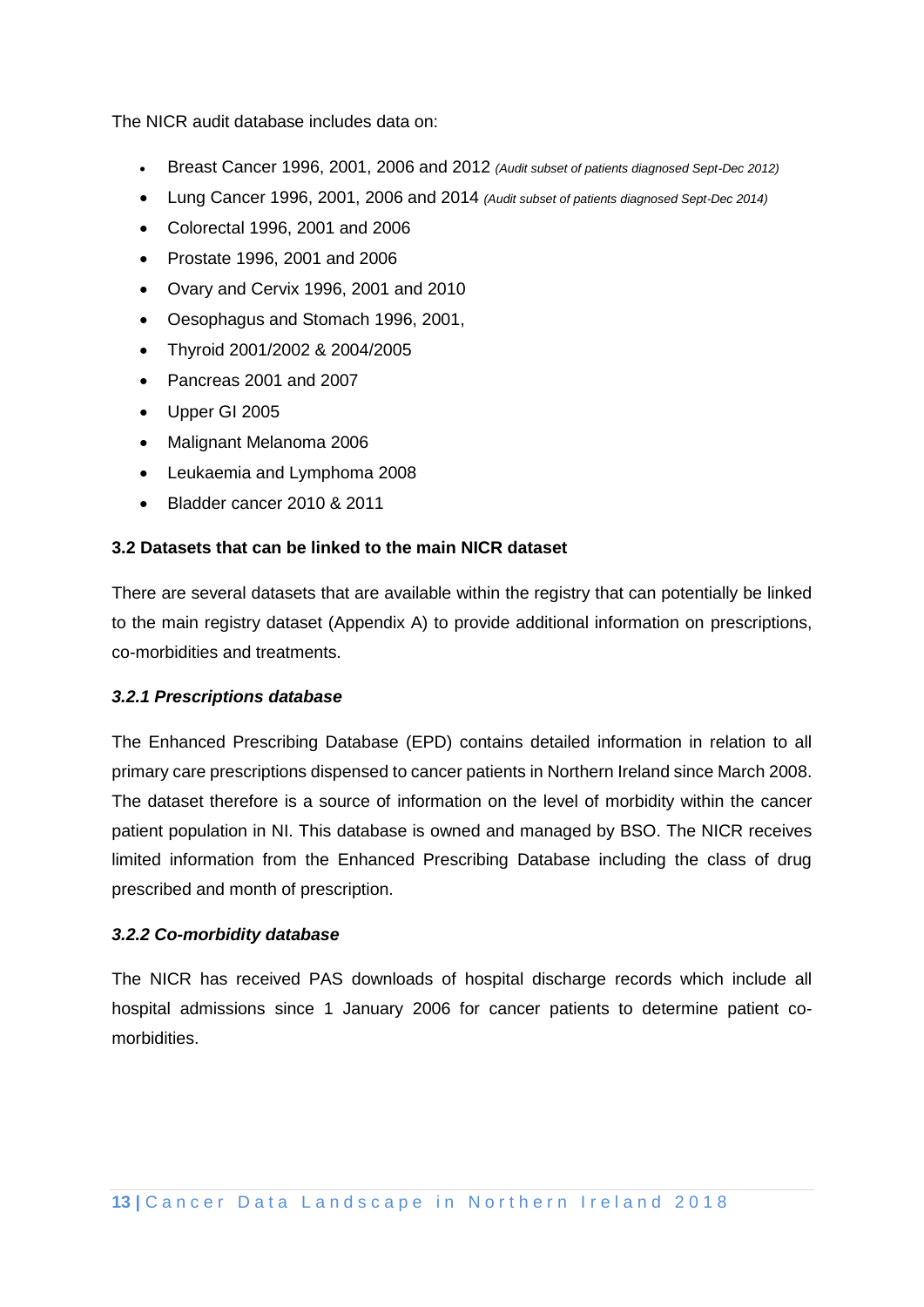#### *3.2.3 Treatment data*

#### *3.2.3.1 Surgery*

Surgery data are available as an extract from the PAS hospital discharge data using Office of Population Censuses and Surveys *Classification of Surgical Operations* (Version 4) (OPCS4) codes. Curative surgical codes have been defined by the UK and Ireland Association of Cancer Registries (UKIACR) Analysis group).

#### *3.2.3.2 Chemotherapy*

Chemotherapy data is available as an extract from PAS hospital discharge data using OPCS4 procedure codes and also through extracts from COIS. Going forward from April 2017 it is hoped that the NICR will continue to receive notifications of chemotherapy treatments through the Regional Information System for Oncology and Haematology (RISOH).

#### *3.2.3.3 Radiotherapy*

Radiotherapy data are available as an extract from the Radiotherapy machines (through the Ariasystem) from the Northern Ireland Cancer Centre within the Belfast Trust and North West Cancer Centre within the Western Trust.

#### *3.2.3.4 Hormone Therapy*

Data on whether a patient registered on the NICR database has been prescribed a drug classified as a hormone antagonist within the British National Formulary (BNF) are available from the enhanced prescribing database held at BSO.

#### **3.3 Population tables and life tables**

Population tables are made up of midyear population estimates received on an annual basis from the Northern Statistics and Research Agency (NISRA) available at https://www.nisra.gov.uk/statistics/population/mid-year-population-estimates). The population tables are used for the calculation of age-standardised incidence rates.

Life tables for a given calendar period and geographic region within NI are derived from mortality data (number of deaths, population, by age and sex) and updated annually using data received from the General Registrar's Office for Northern Ireland.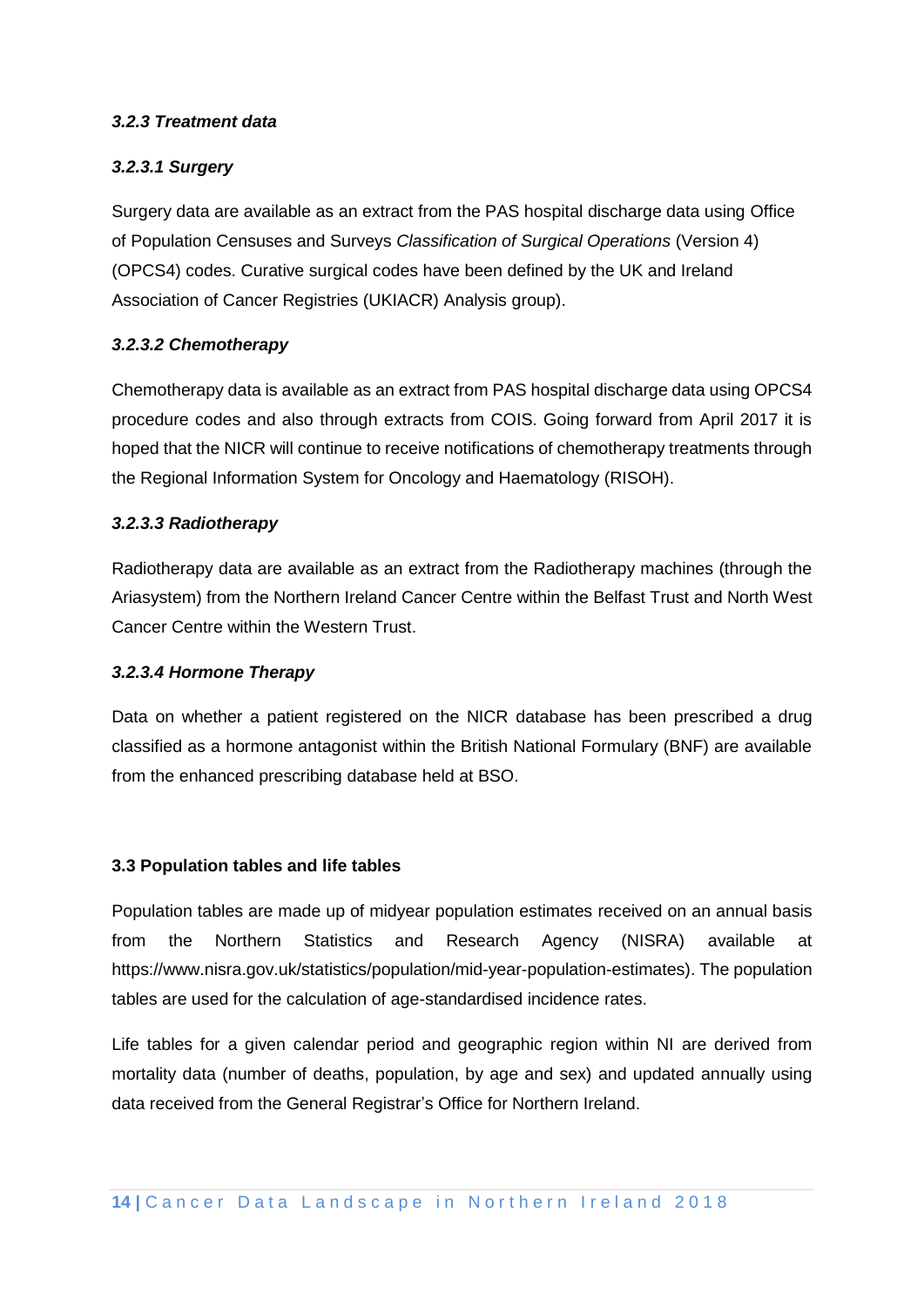#### *3.4 Other relevant databases*

#### *3.4.1 PSA database*

The Registry also holds a database on patient's PSA test levels. This database is a populationbased database of all PSA tests performed in NI biochemistry laboratories. The database is used to identify/ confirm cases without pathology and is also linked to information on prostate cancer patients. Consequently, it is a valuable research resource for understanding the relationship between PSA levels in men's blood and their risk of developing benign prostatic disease and/or malignant prostate cancer. PSA testing as a method for prostate cancer diagnosis is highly controversial, and this population-based resource is capable of contributing to the international debate.

#### *3.4.2 National Clinical Research Network EDGE system*

This system records trials and participating patient details for consented patients.

#### **3.5 NICR Pre-Malignant Registers**

The main purpose of the NICR databases is the monitoring of cancer and premalignant lesions for the population to inform service planning, undertake evaluation of cancer services, provide information for professionals, provide anonymised data for international comparisons of outcomes (e.g. survival) and facilitate and undertake research. As part of this work the NICR holds four pre-malignant registers: Barrett's Oesophagus, Colorectal polyps, endometrial hyperplasia, Monoclonal Gammopathy of unidentified significance (MGUS).

#### *3.5.1 Northern Ireland Barrett's Register (NIBR)*

The Northern Ireland Barrett's oesophagus Register is one of the largest population-based registers of Barrett's worldwide, and now includes information on >13,000 incident diagnoses in Northern Ireland since 1993. Barrett's oesophagus is a pre-cursor condition for the cancer, oesophageal adenocarcinoma and the register has provided data for publications of international standing.

*Historic funding sources: the [UK Medical Research Council,](http://www.mrc.ac.uk/) [Cancer Focus Northern Ireland,](http://www.cancerfocusni.org/) [NI HSC R&D Office,](http://www.research.hscni.net/) and [Cancer Research UK.](http://www.cancerresearchuk.org/)*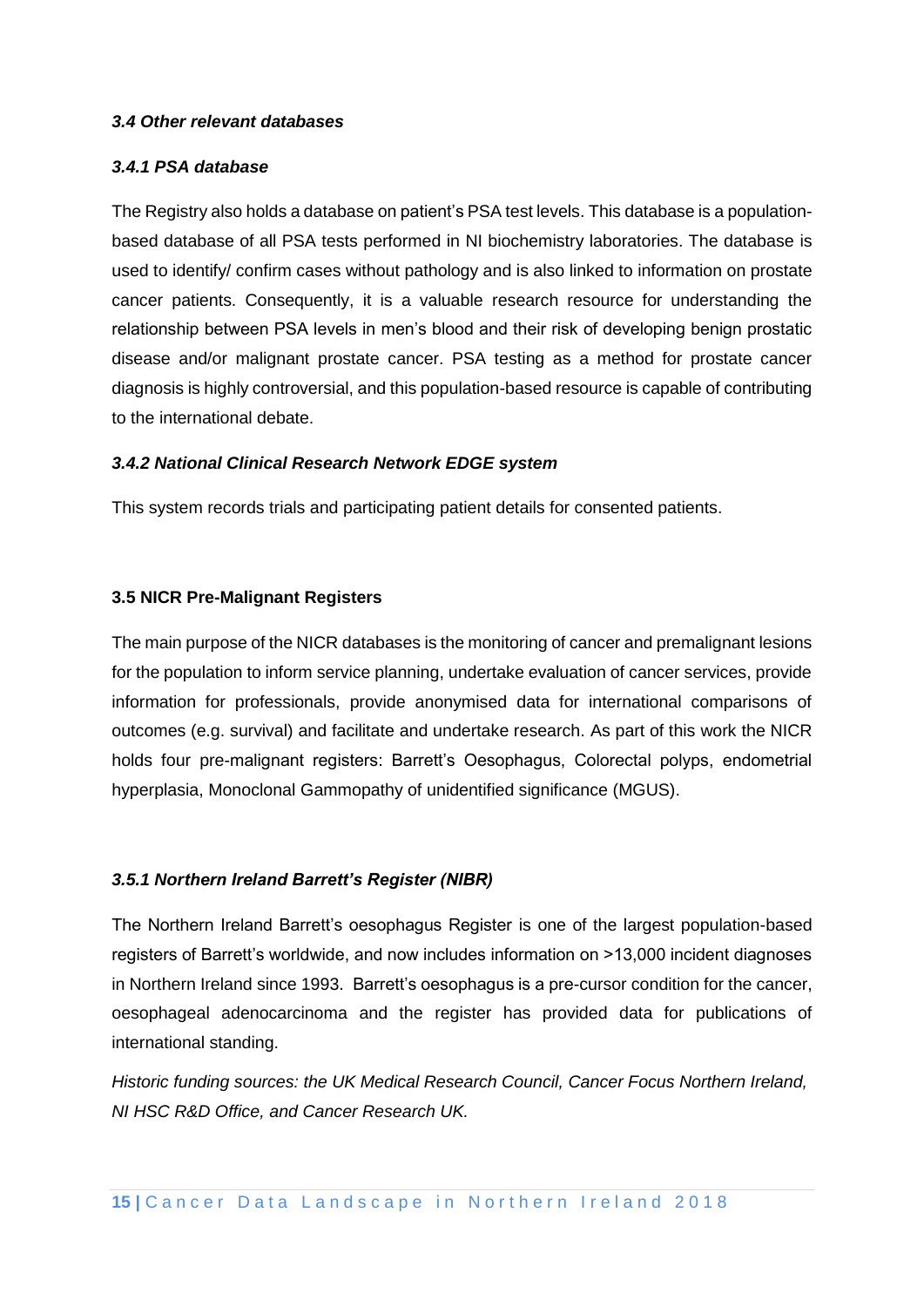#### *3.5.2 Colorectal Polyps Register*

The Colorectal Polyp Register includes information on all polyp diagnoses since 2000 in Northern Ireland. This resource has been used to investigate the [risk of cancer](http://www.ncbi.nlm.nih.gov/pubmed/26082403) in relation to type of polyps and findings show that elevated cancer risk remains in patients who have undergone polypectomy. A joint molecular epidemiology study with Vanderbilt University, Tennessee, USA, is ongoing using this resource to identify biomarkers for advanced recurrent adenomas.

*Historic funding sources: [Cancer Focus Northern Ireland.](http://www.cancerfocusni.org/)*

#### *3.5.3 Endometrial Hyperplasia (EH) Register (Endometrial Cancer)*

This new project aims to establish a population-based register of Endometrial Hyperplasia cases within the Northern Ireland Cancer Registry (PI: Dr Helen Coleman). The register will improve our understanding of the prevalence of concurrent Endometrial Hyperplasia and cancer diagnoses, and allow estimations of cancer risk in Endometrial Hyperplasia cases who do not undergo hysterectomy. The results will allow women to make informed treatment choices following an Endometrial Hyperplasia diagnosis.

*Current funding sources: [Queen's University Belfast International PhD Studentship.](http://www.qub.ac.uk/sites/graduateschool/PostgraduateInformation/)*

## *3.5.4 Monoclonal Gammopathy of unidentified significance (MGUS) Register (Haematological Malignancies)*

This pre-malignant blood disorder commonly precedes multiple myeloma. This populationbased database facilitates surveillance and assessment of the impact of MGUS on patient outcomes such as rate of progression to cancer and subsequent survival.

*Current funding Sources: Cancer Research UK*

#### **4. Potential linkage to other Datasets**

There are several datasets held outside the registry with which there may be the potential for linkage to the main NICR dataset, subject to additional ethical and research governance approvals (Appendix B). These datasets include the Northern Ireland Cancer Patient Experience Survey and Northern Ireland Longitudinal study. There is the potential to link registry data to administrative datasets such as Northern Ireland Census data through the Administrative Data Research Centre-NI and/or health datasets, such as Enhanced Prescribing Database through the Honest Broker Service.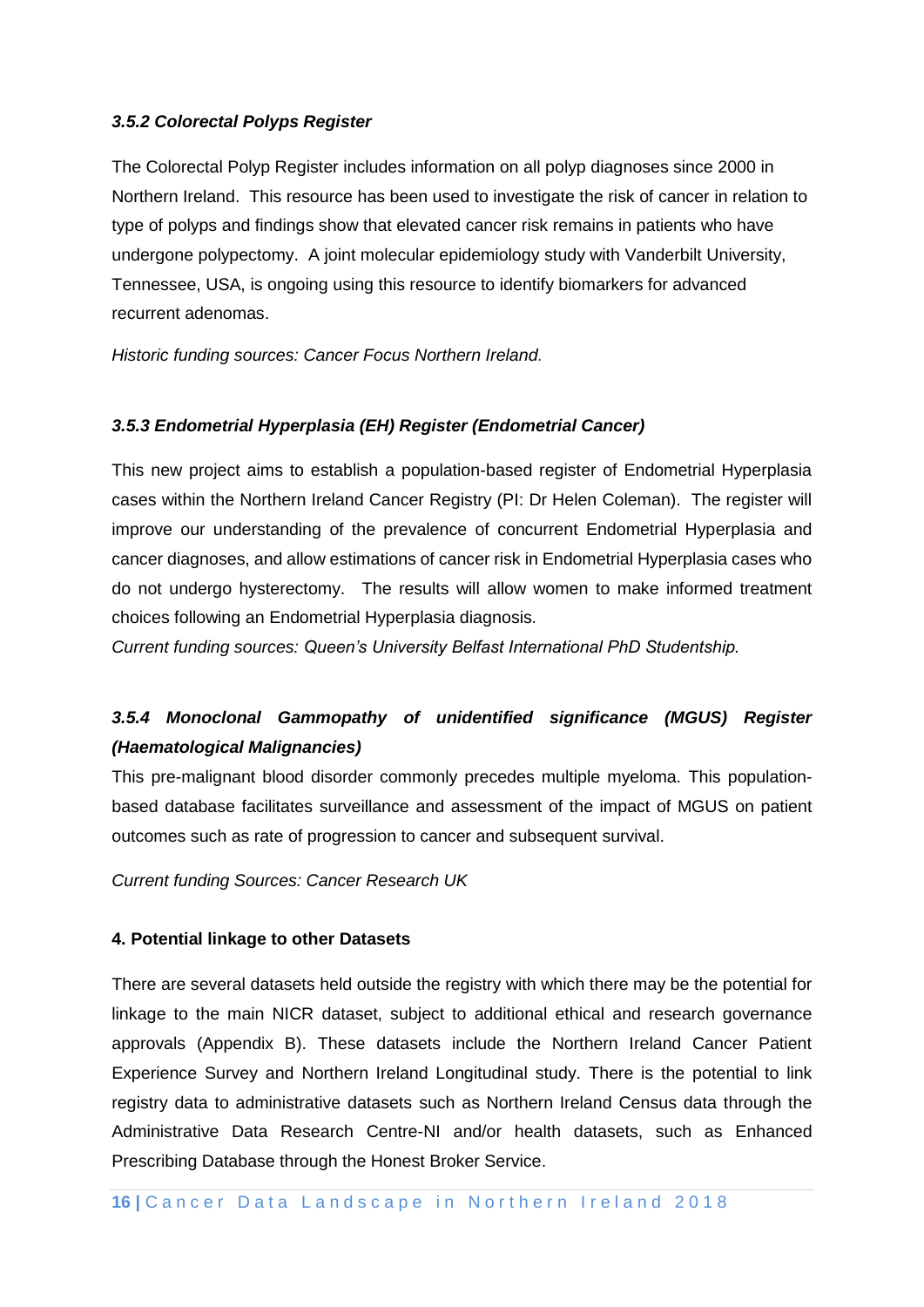#### **4.1 Northern Ireland Cancer Patient Experience Survey**

The Cancer Patient Experience Survey (CPES) was issued for the first time in Northern Ireland in 2015. The survey was sent to 5,388 patients who were having treatment for their cancer in hospitals over a defined six-month period. The purpose of the survey is to get the views of patients on the care they received and how they can be improved.

The survey was carried out by researchers from Quality health for the Public Health Agency (PHA) and Macmillan Cancer Support. Public reports were produced that included the anonymous survey findings and benchmarked Northern Ireland against similar surveys carried out in England and Wales.

The Northern Ireland CPES is currently being repeated. Subject to appropriate ethical and data governance approvals, there would be the potential to link the survey data to NICR data in order to understand and analyse patients' responses in the context of the wider history of cancer diagnosis, treatment and follow-up.

#### **4.2 Northern Ireland Longitudinal Survey (NILS)**

The Northern Ireland Longitudinal Study (NILS) is a large-scale, representative data-linkage study created by linking data from the Northern Ireland Health Card Registration system to the 1981, 1991, 2001 and 2011 Census returns and to administrative data from other sources. These include vital events registered with the General Register Office for Northern Ireland (such as births, deaths and marriages) and the Health Card registration system migration events data.

#### **4.3 Potential Datasets available for linkage through ADRC-NI**

#### **4.3.1 Northern Ireland Census**

The Census collects information about the characteristics of individuals and households in Northern Ireland. It takes place every 10 years with the previous census being held in 2011 and the next census due to take place in 2021. The census questionnaire collects socioeconomic and demographic information for all individuals and households throughout Northern Ireland. The topics covered include:

- Age, sex and marital status
- Religion and community background
- Family, household or communal establishment type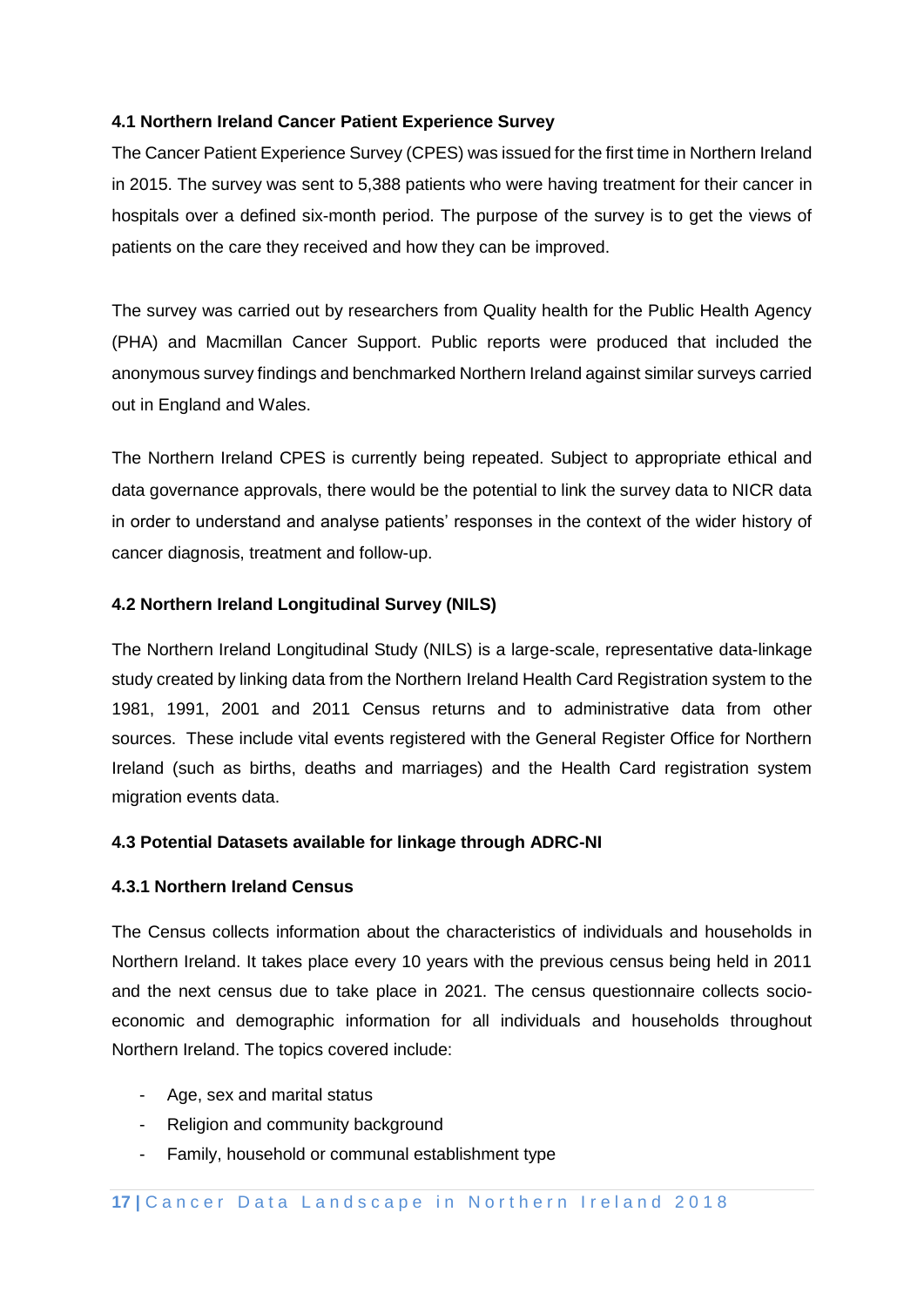- Housing, including tenure, number of rooms and amenities
- Country of birth, ethnicity and nationality
- Educational qualifications
- Economic activity, occupation, industry and socio-economic classification
- Migration (from October 2001 onwards)
- Limiting, long-term illness, self-reported general health, care-giving and specific (selfreported) health condition
- Travel to work and place of study

#### **4.3.2 BSO data**

The Business Services Organisation were established to provide a broad range of regional business support functions and specialist professional services to the health and social care sector in Northern Ireland. The BSO Information and Registration Unit includes staff seconded from the Northern Ireland Statistics and Research Agency (NISRA) and highly-skilled staff from within the Family Practitioner Services team. The Unit has a Service Level Agreement (SLA) with the HSC Board which is reviewed on an annual basis to reflect changing customer needs and what can be delivered within resources. BSO provides support and information to both internal and external customers including General Medical, Dental, Ophthalmic and Pharmaceutical services in Northern Ireland. The Honest Brokers Service within BSO is a recognised 'safe haven' for securely matching datasets. A 'safe haven' is an environment where population based research, statistical analysis and data matching can be carried out with the risk of identifying individuals is minimised, i.e. a place where research can be done on sensitive data so that the risk of disclosure is reduced by controlling who can have access to the 'safe haven', what data they can analyse and what outputs can be taken away. A 'safe haven' can be accessed either physically or virtually, but a key characteristic is that researchers can only keep their results and even the results are screened to ensure that no disclosive data are released. The 'safe haven' within the Honest Brokers Service in BSO can only be accessed physically.

BSO datasets that are available to be linked include:

- Dental claims data
- Dental Registrations data
- Enhanced Prescribing database (EPD)
- Ophthalmic claims data
- GP Patient Registration data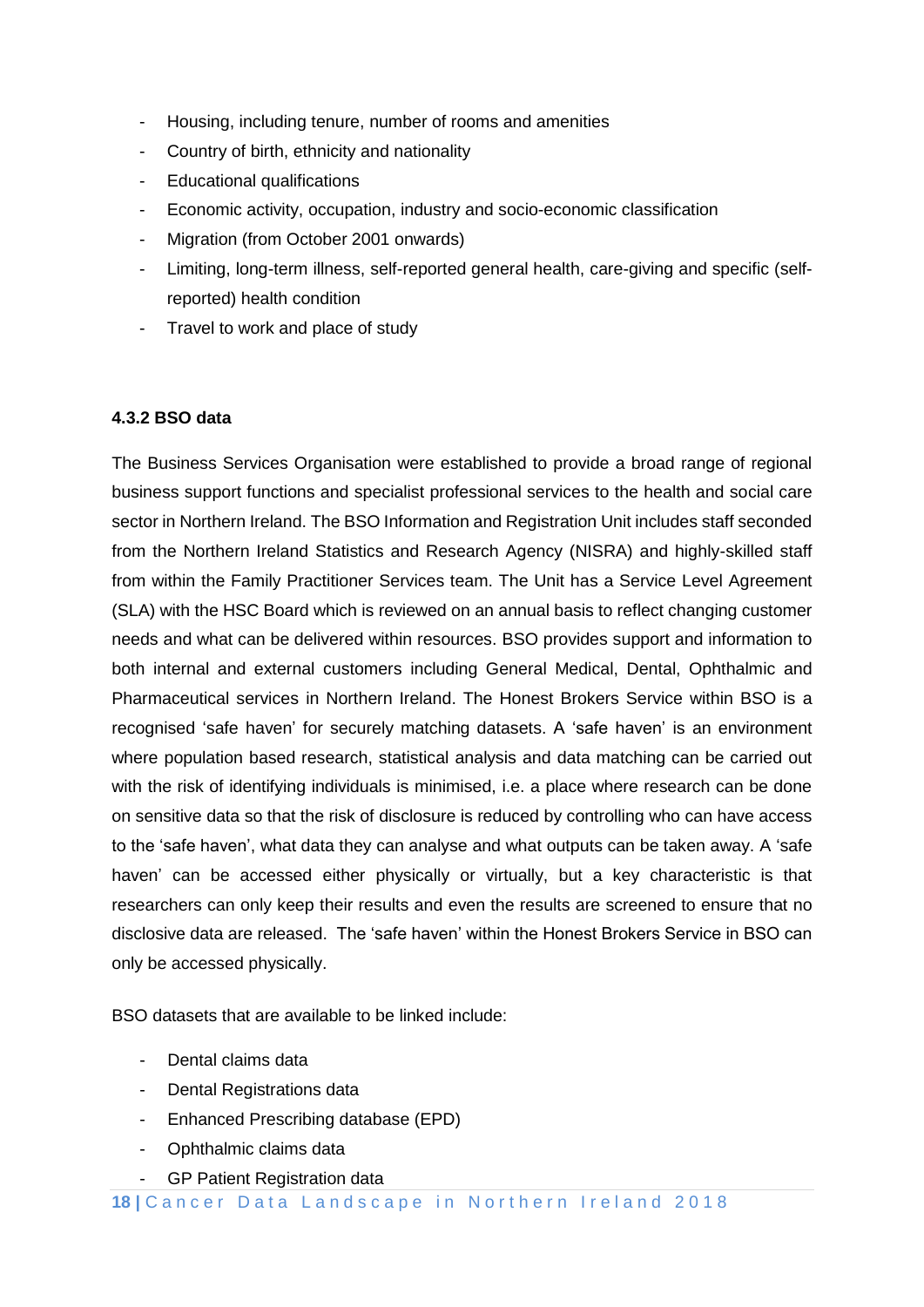#### **4.3.3 Department for Employment and Learning (DEL) data**

The Higher Education Statistics Agency (HESA) – the official agency for the collection of information on publicly funded Higher Education institutions in the UK – provides DEL with details on student enrolments and qualifications gained at Northern Ireland (NI) Higher Education institutions and also for NI domiciled students at UK Higher Education institutions in each academic year. They also provide details of the destination of leavers from Higher Education six months after graduation.

#### **4.3.4 Central Survey Unit (CSU) data**

The Central Survey Unit (CSU) is the official social survey group within NISRA. The Unit is involved in the design and management of social surveys and provides a survey research service to the public sector. The CSU carry out a variety of continuous surveys on a range of topics for governing departments including the Continuous Household Survey and the Labour Force Survey.

#### *4.3.4.1 Continuous household survey*

The questionnaire consists of both a household interview and an individual interview with each person within the sample aged 16 years and over. Both the household and individual questionnaires consist of core items that are included each year. Core items include household and individual demographics, accommodation, tenure, migration, internet access, environmental issues, domestic tourism, participation in sports, art and leisure, employment status, employment activity, educational qualifications, health and section 75 classifications.

#### *4.3.4.2 Labour Force Survey*

The Labour Force Survey (LFS) is a continuous household survey. The main purpose of the survey is to provide information on the labour market, including employment, unemployment and economic activity rates. It also covers a range of related topics, such as income, qualifications, training and disability.

#### **5. Published Information and reports**

#### **5.1 NICR Website**

The NICR website was redesigned in 2015 to improve accessibility and encourage user interaction. The Official statistics for cancer in Northern Ireland including incidence,prevalence and survival are published online in March each year. Cancer mortality statistics from the General Registrars Office (GRONI) are also published at this time. There is a lag time of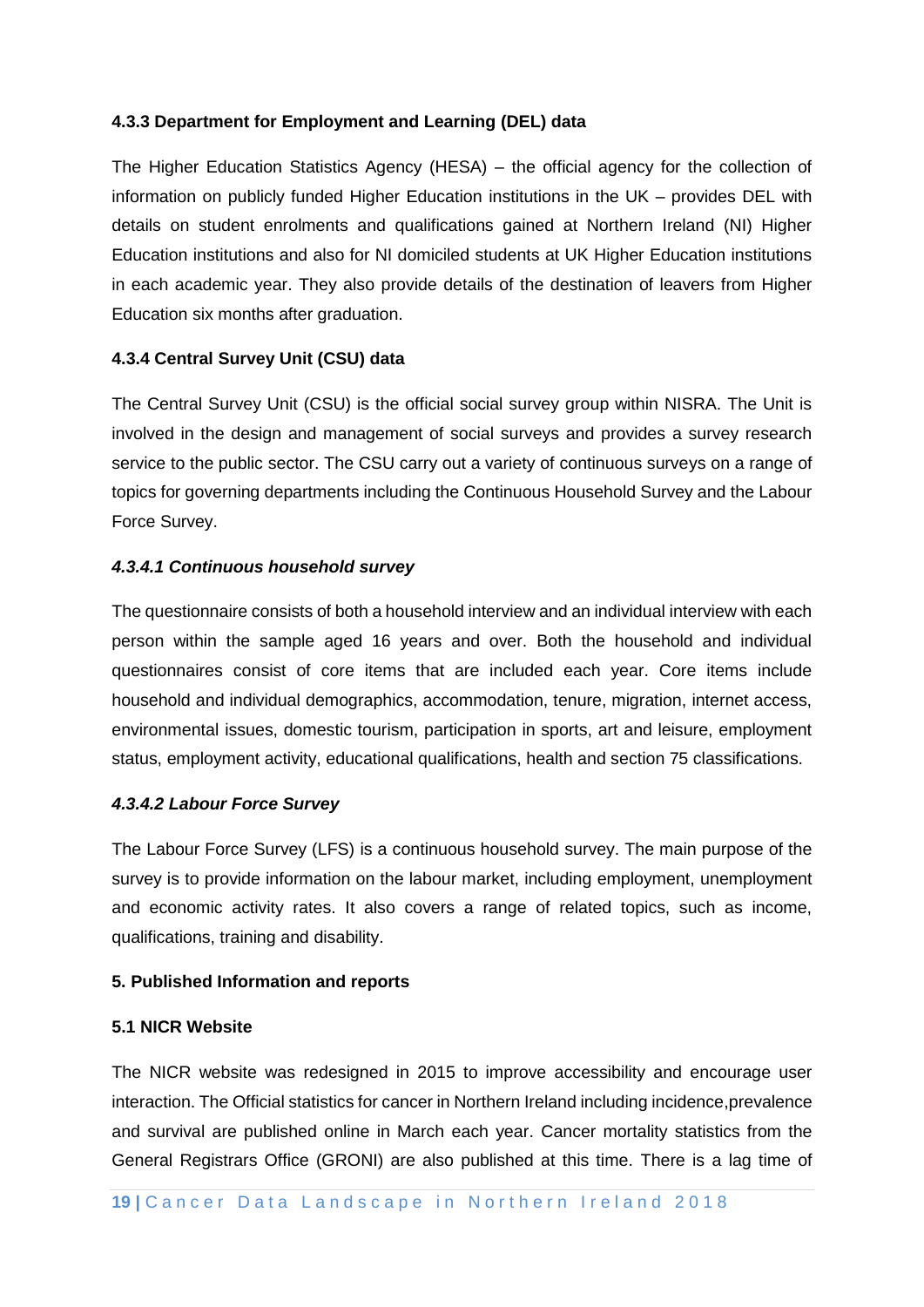approximately 15 months following the end of a given year i.e. the current official statistics available for cancers diagnosed between 1993-2015 were published in March 2017. Alongside the release of the official statistics, the NICR produces a suite of fact sheets for a number of cancer sites, as well as a summary factsheet for all cancers (excluding non-melanoma skin cancer), to provide some explanation and context for key cancer statistics. The NICR also provides summary statistics for different cancer types by geographical location to improve the accessibility of the data with cancer site statistics located in the one centralised location.

#### **5.2 NICR reports**

The NICR has produced a number of reports on trends cancer incidence (i,ii), prevalence (iii) and survival (iv) for people diagnosed with cancer in Northern Ireland.

#### *References*

- *(i) Donnelly, D and Gavin, AT (2015) Cancer Incidence trends 1993-2013 with Projections to 2020 and 2035.*
- *(ii) Donnelly, D and Gavin AT (2014) Cancer Statistics by Local Government District: Patients diagnosed in Northern Ireland during 2008-2012.*
- *(iii) Donnelly, D and Gavin AT (2013) Living with and beyond cancer: A report of cancer prevalence in Northern Ireland in 2010.*
- *(iv) Donnelly, D and Gavin AT (2007) Survival of cancer patients in Northern Ireland 2003-2004*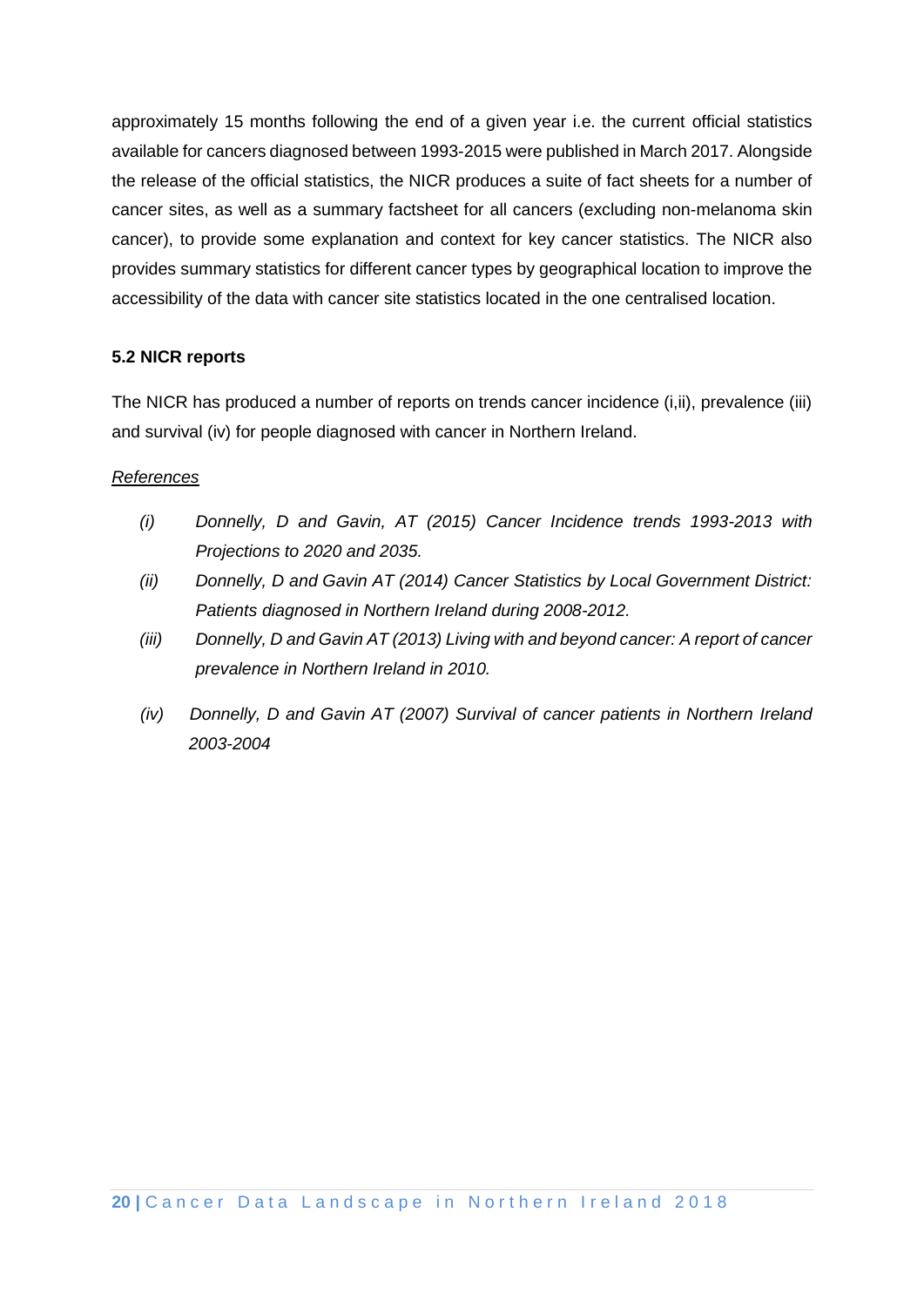#### **5.3 Local Cancer Intelligence (LCI) Tool**

In collaboration with the NICR (NICR), Macmillan Cancer Support has developed the Local Cancer Intelligence (LCI) tool to help understand the changing cancer population across the HSC Trusts, Local Government District areas and tumour groups within Northern Ireland. It combines NICR and Macmillan data to provide a quick and easy user-friendly way of getting headline figures on numbers, needs and experience to show what the changing cancer story means. The data for the LCI tool have been provided from routinely available anonymised statistics on cancers occurring in Northern Ireland and is updated annually as new data becomes available. Data on cancer incidence, prevalence and survival for 1993-2014 is currently included in the LCI tool at [https://lci.macmillan.org.uk/.](https://lci.macmillan.org.uk/) The data on the site is due to be updated to include 2015 in early 2018.



# THE CANCER STORY IS CHANGING.

In collaboration with the N. Ireland Cancer Registry (NICR), Macmillan Cancer Support has developed this Local Cancer Intelligence tool to help you understand your changing cancer population. It details what the changing cancer story means for your area by giving you headline information on numbers, needs and experiences.

According to the NICR, there are an estimated 55,721 people living with cancer in Northern Ireland. By 2030 there could be 93,000. Learn more about Local Cancer Intelligence

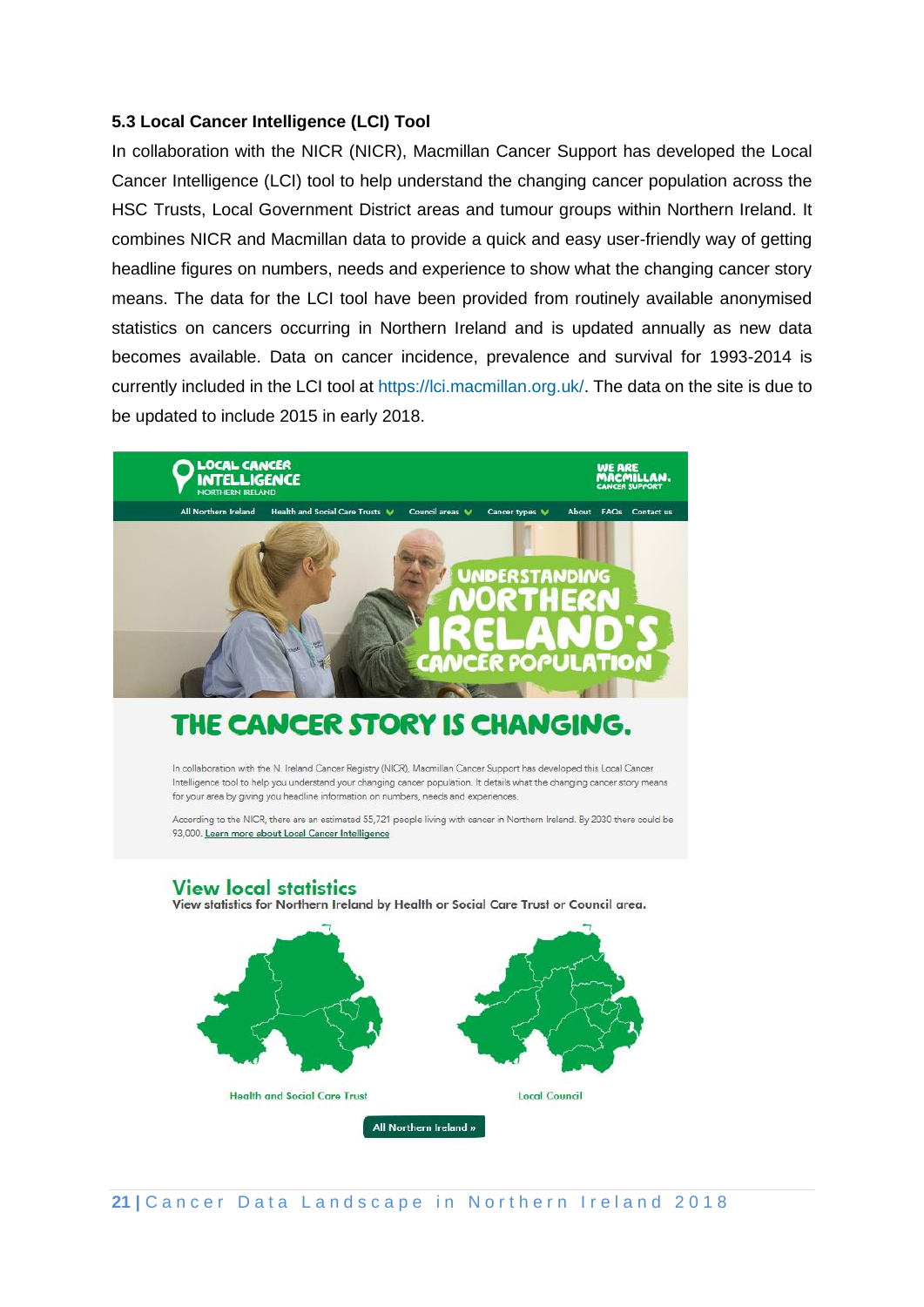#### **6. Current gaps in knowledge/access to data and areas of challenge for the NICR**

#### **6.1 Recurrence and Metastatic disease**

Recording recurrence (whether local or distant metastases) can be difficult as there are no ICD-10 codes available for recording a local recurrence and recurrence is not routinely recorded within the NICR main dataset. However, the NICR have developed a working procedure for recording breast cancer recurrence to be agreed by the Northern Cancer Network (NiCaN) with working procedures for other tumour sites to follow and have been working closely with the CaPPS user group to promote the introduction of a specific field for recurrence data entry going forward. The NICR will present the working procedure to the NiCaN Breast clinical reference group for 'sign-off' in Early 2018. The Macmillan-NICR Partnership is contributing to a Public Health England (PHE) led initiative to develop and test algorithms for recording and reporting recurrence of selected cancer types.

#### **6.2 Outcomes beyond survival**

NICR staff have been principal investigators in two Prostate Cancer UK (PCUK) funded surveys of men after diagnosis and treatment for prostate cancer, (see LAPCD under research below). However, other than this there is currently little information available for other cancer sites on patient outcomes following treatment including consequences of treatment and other co-morbidities following treatment e.g. anxiety and depression, quality of life and the impact that cancer diagnosis and treatment has on the ability to carry out usual everyday activities (e.g. work) in the short-term and long-term. Access to more detailed prescription data (including the actual drug prescribed) as well as census and benefits data through the ADRC-NI would be invaluable in helping us to better understand the impact that a cancer diagnosis has on the 'whole person'. This work could also include data linkage to help understand other characteristics of the cancer population in Northern Ireland including ethnicity, housing status and education level (in particular of people diagnosed with cancer under the age of 25 years).

#### **6.3 Primary care data**

The NICR has access to clinical records for cancer patients to verify diagnosis, staging, etc, The Registry has agreements to view GP records of deceased cancer patients also to check fact and date of diagnosis. The NICR has offered GPs the opportunity to check their data held on cancer patients against data held by the NICR; there was a good take up of this offer and results indicated a high level of data quality within the NICR (i).

(i) Kearney, TM, Donnelly, C, Kelly, JM, O'Callaghan, EP, Fox, CR, Gavin, AT (2015) Validation of the completeness and accuracy of the Northern Ireland Cancer Registry. Cancer Epidemiology: 39:3:401-404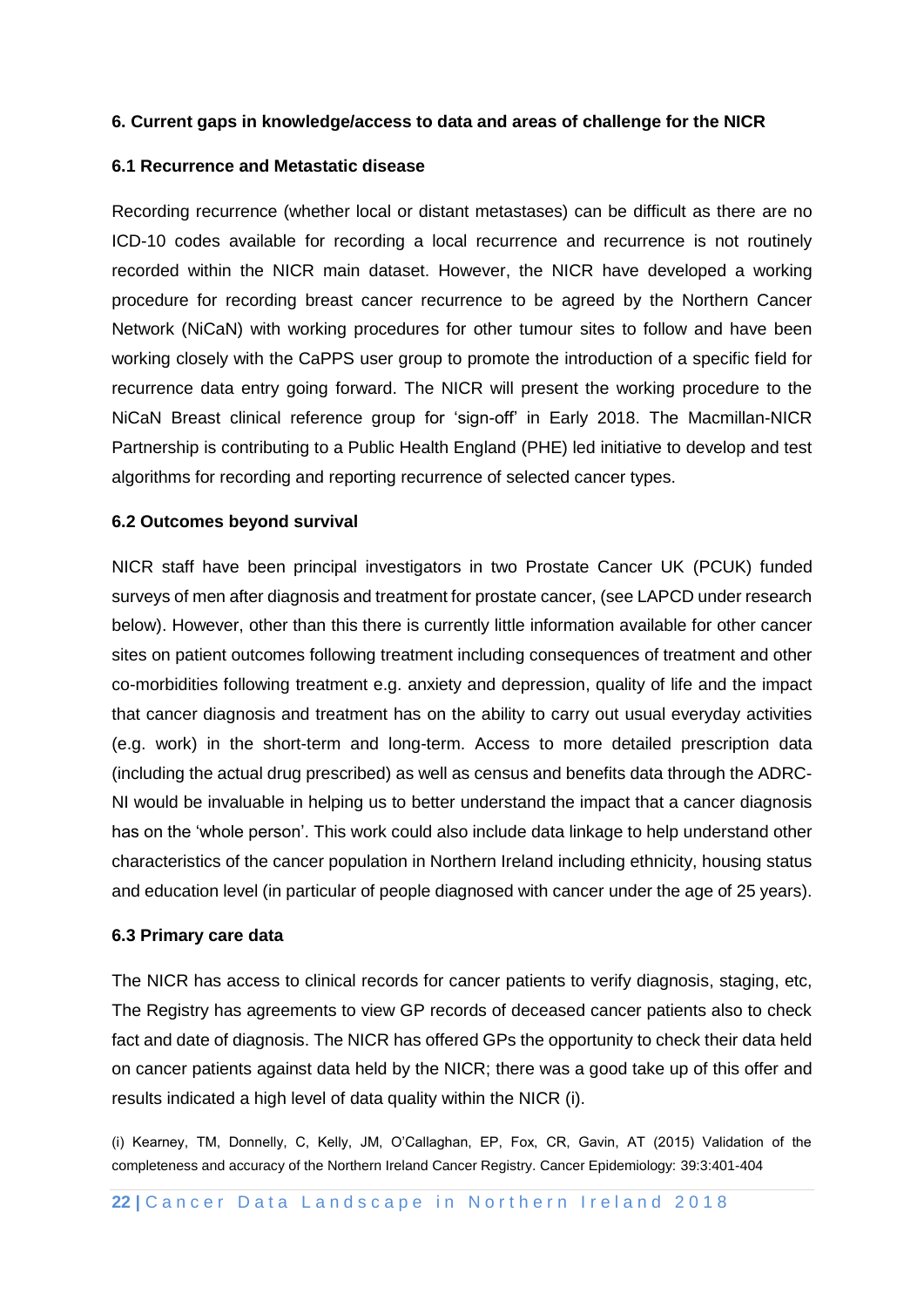#### **6.4 Legislation**

The Health and Social Care (Control of Data Processing) Act received Royal Assent in April 2016. The Act provides a framework to enable the use of health and social care information for health and social care purposes which are in the public interest.

The Act is broadly similar to the provision which exists in England and Wales. However, because of the integrated nature of health and social care in Northern Ireland, the Northern Ireland act covers health and social care information (which in turn cover cancer registration). The Northern Ireland Act also contains some provisions about opt out and places an obligation on the Department of Health to publish a Code of Practice on the processing of information.

The detail will be contained in subordinate legislation which will cover how the provisions of the Act will be implemented. Regulations will have to be drafted and consulted upon before being scrutinised and debated by the Northern Ireland Assembly however this has been delayed due to lack of a working Assembly.

The lack of a legal framework for use of health and social care information for health and social and care purposes which are in the public interest has been a challenge for the NICR and has previously prevented the submission of anonymised Northern Ireland cancer data to UK wide audits of cancer services for specific cancer sites.

#### **7. Research studies**

#### **7.1 Life After Prostate Cancer Diagnosis (LAPCD) study**

The multi-centre UK wide study is being led by Prof Adam Glaser, University of Leeds and Dr Anna Gavin, NICR. It follows a similar All Ireland study also funded by PCUK 2011-2015).

For LAPCD, men living in Northern Ireland who were diagnosed with prostate cancer between 1st December 2012 and 31st November 2014 were surveyed in June and July 2016. They were asked about a range of general cancer specific and prostate cancer specific outcome measures. The topics covered included urinary and bowel functioning, sexual functioning, psychological and social well-being as well as physical, social and financial concerns. This project aims to find out what effect prostate cancer has on men's physical, emotional and social wellbeing, as well as exploring the impact on their families. The combined results should lead to a detailed picture of what life is like for men with prostate cancer across the UK. Information will be gained on how circumstances can change over time, what helps the men cope with any problems and what gaps there are in support and care services. To date 35,823 men with prostate cancer (England, Scotland, Wales and Northern Ireland) and 2,955 men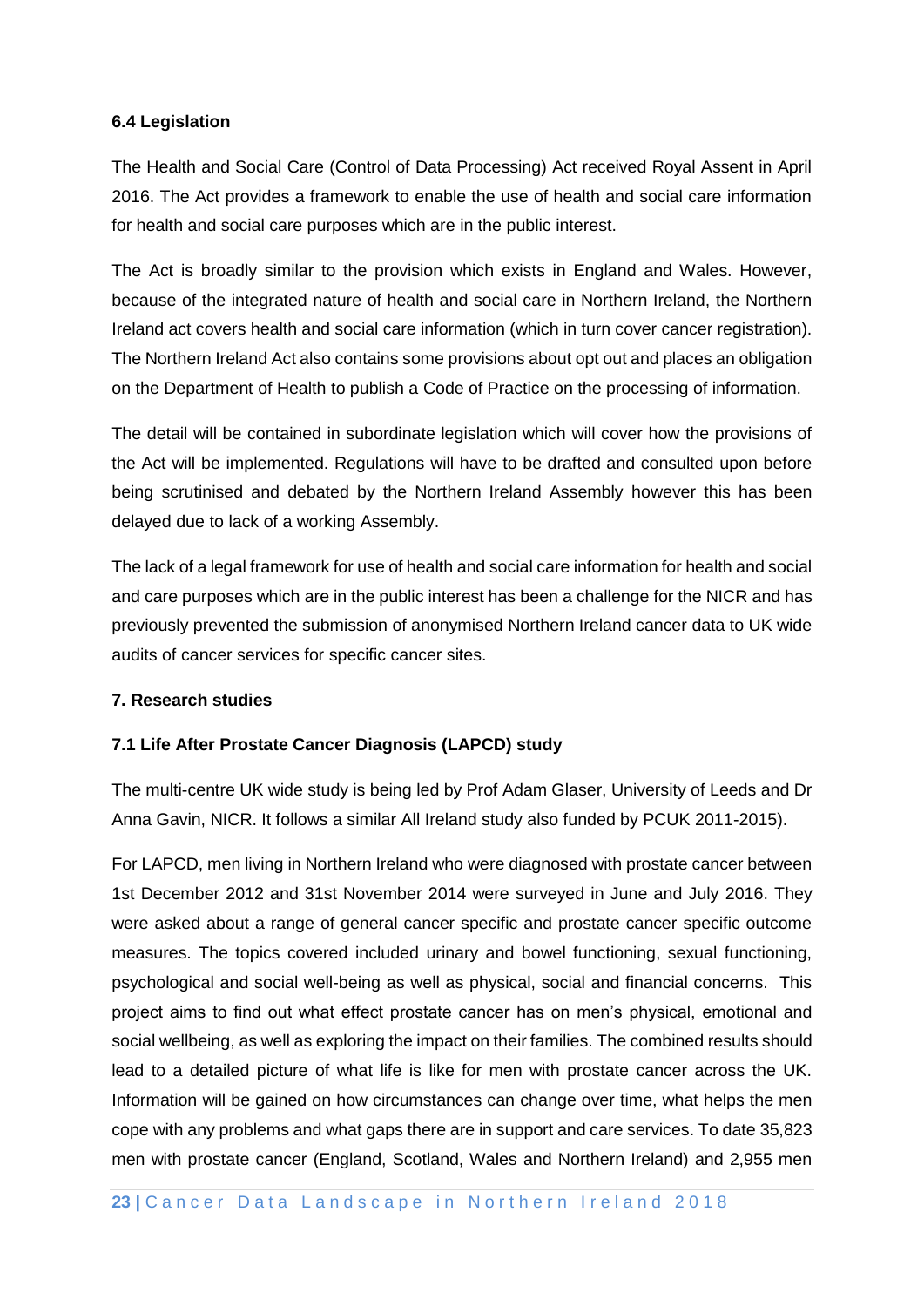without prostate cancer *(general population cohort; Northern Ireland only)* have completed the survey. This general population cohort should allow testing of whether significant differences in health outcomes in prostate cancer patients exist when compared to the general population. Analysis is currently underway with results expected in early 2018. The men who responded to the first survey are being resurveyed in July and August 2017 to compare their answers and see if their symptom or concerns have changed.

#### **7.2 International Cancer Benchmarking Partnership (ICBP)**

The ICBP was originally in phase I a partnership of 12 jurisdictions (New South Wales and Victoria [Australia], Alberta, British Columbia, Manitoba, Ontario [Canada], Sweden, Denmark, Norway, England, Wales and Northern Ireland). Module 4 also includes Scotland. The study began in 2009 and has involved 5 modules of work. Module 1 examined survival for breast, lung, colorectal and ovarian cancers for all involved countries using similar methods. It found lower survival rates in the UK countries and Denmark than other areas especially 1 year from diagnosis. Module 2 examined population awareness of symptoms. Module 3 reported on difference in primary care. Module 4 aims to determine pathway delays to cancer diagnosis in patients diagnosed with breast, colorectal, lung or ovarian cancer. Data collection is now completed for all four cancer sites in module 4 and international analysis and preparation of papers is currently underway. It is estimated that results for Breast and Colorectal cancer will be submitted for publication in early 2018 with the results for Lung and Ovarian cancer estimated to be submitted for publication in Summer 2018.

Phase 2 of the ICBP has expanded to include 19 jurisdictions including Canada (10 jurisdictions), United Kingdom (England, Scotland, Wales and Northern Ireland), Australia (3 jurisdictions), Ireland and New Zealand.

The new cancers to be studied are liver, pancreas, oesophagus and stomach in addition to lung, colorectal and ovarian which were included in phase I.

Four additional research topics have been identified for phase II These topics are:

- Access to diagnostics and investigations e.g. capacity workforce use, location, guidelines, quality, cost
- Access to treatment and related factors e.g. specialisation/centralisation, quality of treatment, innovation (e.g. research intensity, uptake of novel treatments)
- Cancer patient care pathways e.g. standardised clinical pathways, typical costs, who pays for what and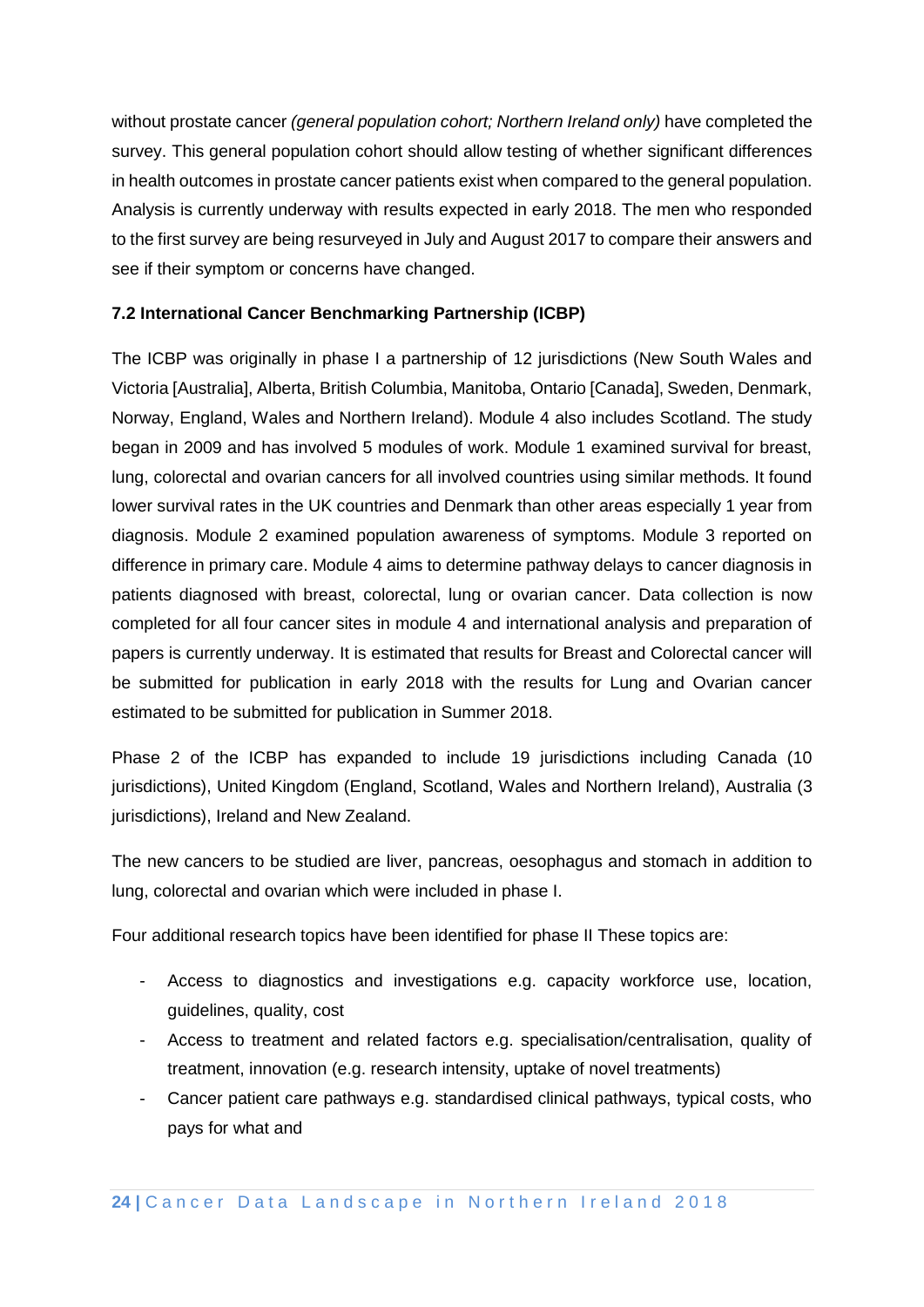- Structure of health systems e.g. role of clinicians, interface between primary and secondary care.

#### **7.3 Qualycare-NI study**

The QUALYCARE-NI study funded by Cancer Focus Northern Ireland examined the end of life care of cancer patients in Northern Ireland, with an aim to establish key factors that enable cancer patients to remain at home. The method and questionnaire were based on a similar study by Cicely Saunders Institute, Kings College London. In Northern Ireland the study was facilitated by the Northern Ireland Statistics and Research Agency (NISRA) to maintain patient and responder confidentiality. Participants completed a questionnaire seeking their views on the care received in the three months before their relative died. 467 questionnaires were completed and the information provided has been analysed and reported in the final study report available at (https://www.qub.ac.uk/researchcentres/nicr/FileStore/PDF/NIrelandReports/Filetoupload,532185,en.pdf).

#### **7.4 Targeting Early Diagnosis Interventions (TEDI) study**

In 2012, the NICR initiated a project to investigate the factors associated with dying within 3 months of a diagnosis of lung or colon cancer. This study was funded by the Cancer Research UK (CRUK) National Awareness and Early Diagnosis Initiative. The study involved a comprehensive note review of GP records to review patient characteristics and pathways to diagnosis. Almost 25,000 GP and hospital episodes for over 2000 patients were recorded. The results identify target populations for promoting early diagnosis and will provide evidence to inform improvements to early cancer diagnosis in primary care. Colorectal cancer data have been analysed and published, with the lung cancer dataset has yet to be analysed. *There is currently no analytical resource available with the NICR core team to carry out this analysis.*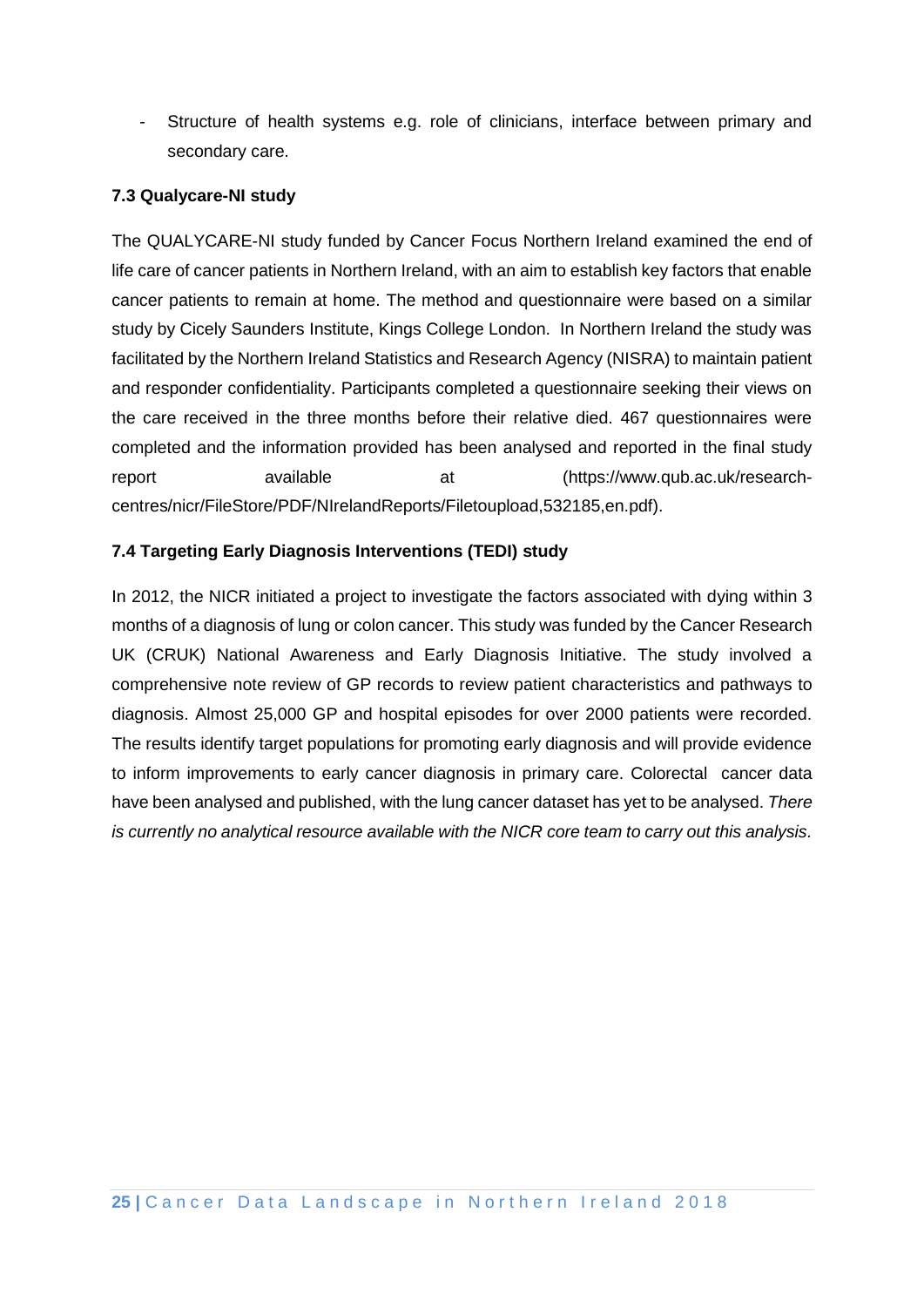# **Appendix A: N. Ireland Cancer Registry**

#### **A1.1 N. Ireland Cancer Registry Background**

The N. Ireland Cancer Registry (NICR) was established in 1994 (has full population coverage from 1993) and is funded by the Public Health Agency and located in Queen's University Belfast. The Registry is responsible for the production of Official Statistics on cancer incidence, prevalence and survival in Northern Ireland and provides evidence to help inform decision making about cancer services. This work uses data provided by patients and collected by the health service as part of their care and support. The aim of the NICR is to provide accurate, timely information on cancers occurring in the population of NI for research, planning and education so that the burden of disease may be reduced and the experience of patients and their outcomes improved.

The objectives of the registry are:

- To collect and confidentially store accurate, timely and comprehensive data on cancers and pre-malignant disease occurring in the Northern Ireland population.
- Uphold patient and carer confidentiality
- Analyse data to provide for the Registry's role as provider of official cancer incidence, prevalence and survival statistics in Northern Ireland.
- Provide appropriate information on cancer for ad hoc queries in a timely manner.
- Undertake and assist audits of cancer treatments, services and outcomes and recommend improvements in cancer services where appropriate.
- Facilitate planning of cancer services for prevention, diagnosis, cure and care.
- Promote, facilitate and undertake research into cancer causes, prevention, treatment and outcomes.
- Link nationally and internationally to promote cancer registration and increase understanding and control of cancer.

The NICR has approval for its databases from the Office for Research Ethics Committees Northern Ireland (ORECNI) Reference 15/NI/0203. It is registered with the Data Protection Act - Registration Number (QUB): Z6833827. Each research project that uses registry data has separate ethical approvals. A leaflet and poster are available to inform patients, clinicians and the public about the work of the NICR. In 2014, a video was developed to inform a wider audience of the work of the NICR available at [www.qub.ac.uk/nicr.](http://www.qub.ac.uk/nicr)

The method for removal of patients' data if requested is to notify the organisation providing data to the Registry of the relevant Health and Social Care Number so a block can be placed to prevent notification to the NICR.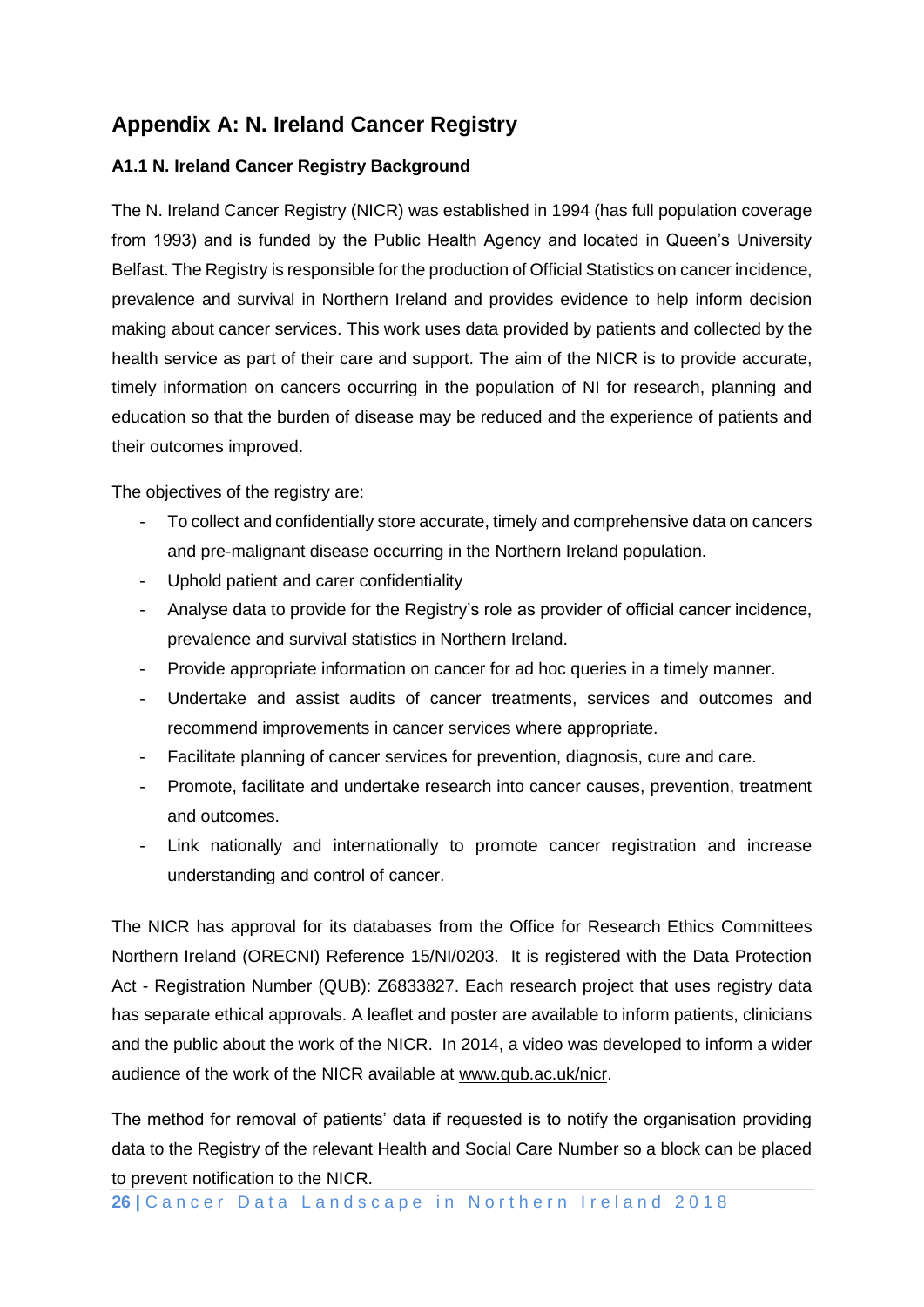

## **A1.2 N. Ireland Cancer Registry (NICR) Method of Operation**

\*Registry provides data to quality assure Cancer Screening Services and to facilitate the work of the Clinical Genetics service (QARC = Quality Assurance Reference Centre).

### **A1.3 UK and Ireland Association of Cancer Registries (UKIACR) Performance Indicators**

Each year all five of the cancer registries in the UK and Ireland extract data relating to a number of performance indicators to allow comparisons of the timeliness, quality and completeness of their data. This information is collated centrally and an annual report is published.

The measures that make up the annual performance indicators include:

- Stability of incidence in the current year compared to the average of the three previous years
- Completeness of data items such as known date of diagnosis, date of birth, identification number, ethnicity and tumour behaviour code

27 | Cancer Data Landscape in Northern Ireland 2018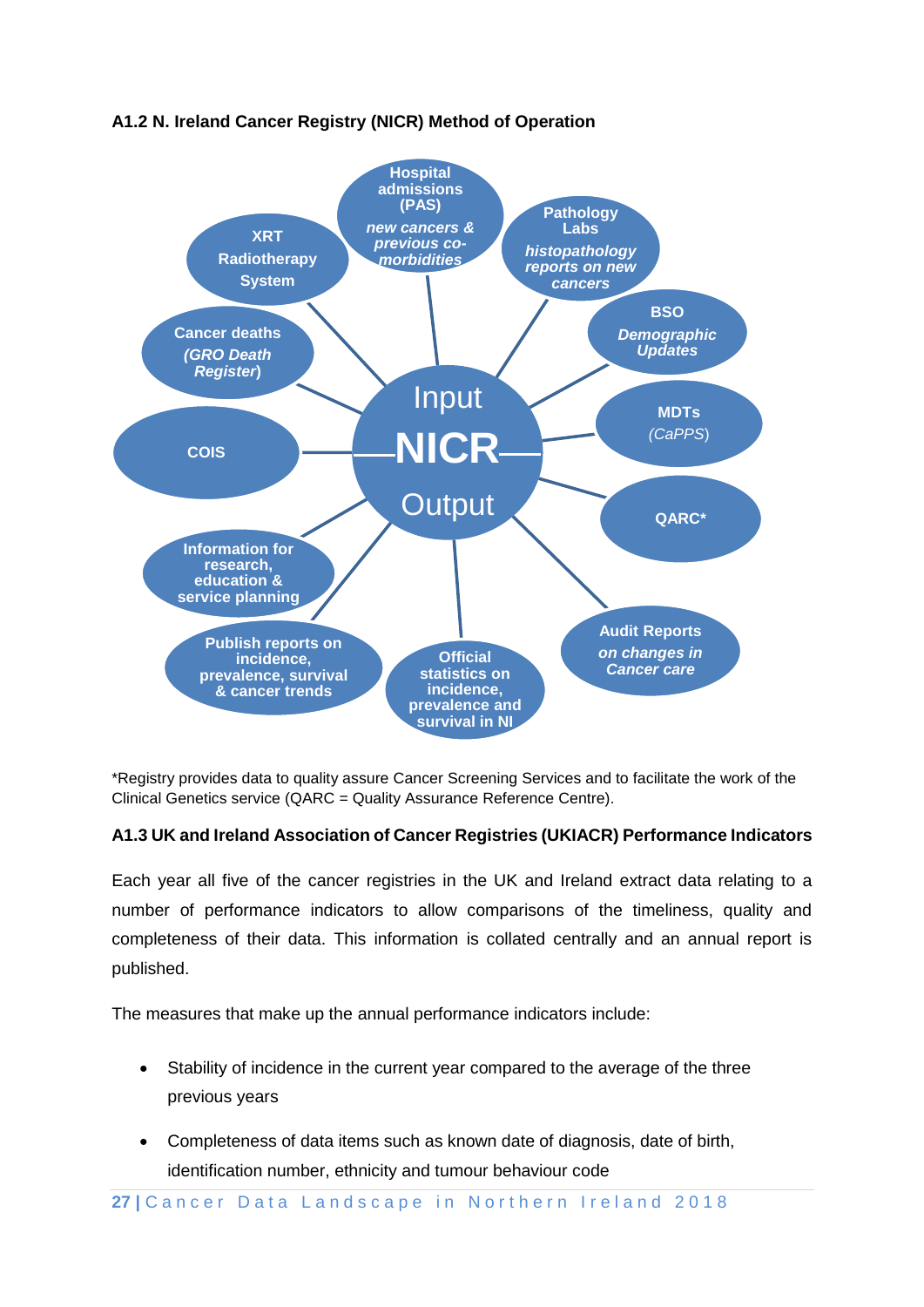- Completeness of screening category for breast, bowel and cervical cancers
- Completeness of stage at diagnosis by cancer type and morphology
- Proportion of death certificate only (DCO) cases
- Proportion of patients whose morphology code is non-specific, proportion of microscopically verified cases, the mortality to incidence ratios
- Proportion of tumours that have any treatment where treatment would be expected (i.e. childhood, early stage)

The performance indicators for the most recent year of published data (2015) have shown a DCO rate of 0.3% (*below the target of 2.0%),* a high microscopic verification rate *(86.7%; similar to that observed across other UKIACR registries)*, a high proportion *(82.4%)* of tumours staged *(above the target of 70%)* and that 61% of tumour have a grade recorded *(above UKAICR average of 55.1%)* which continue to highlight the consistently high quality data held within the N. Ireland Cancer Registry.

#### **A1.4 ISO27001 Certification**

In June 2017, the NICR was accredited with the ISO27001 Certification in Information Security Management. ISO27001 is an internationally accredited and recognised information management standard that looks at how security of the information assets within the NICR are managed and implemented. These controls, which take the form of policies, procedures, technical and logical provisions, are externally audited by an accredited organisation to ensure that the procedures we have put in place meet the standard required and that we are observing these policies and procedures in our day to day operations. The certification lasts initially for three years and is continually monitored and audited both internally and externally by the certification body.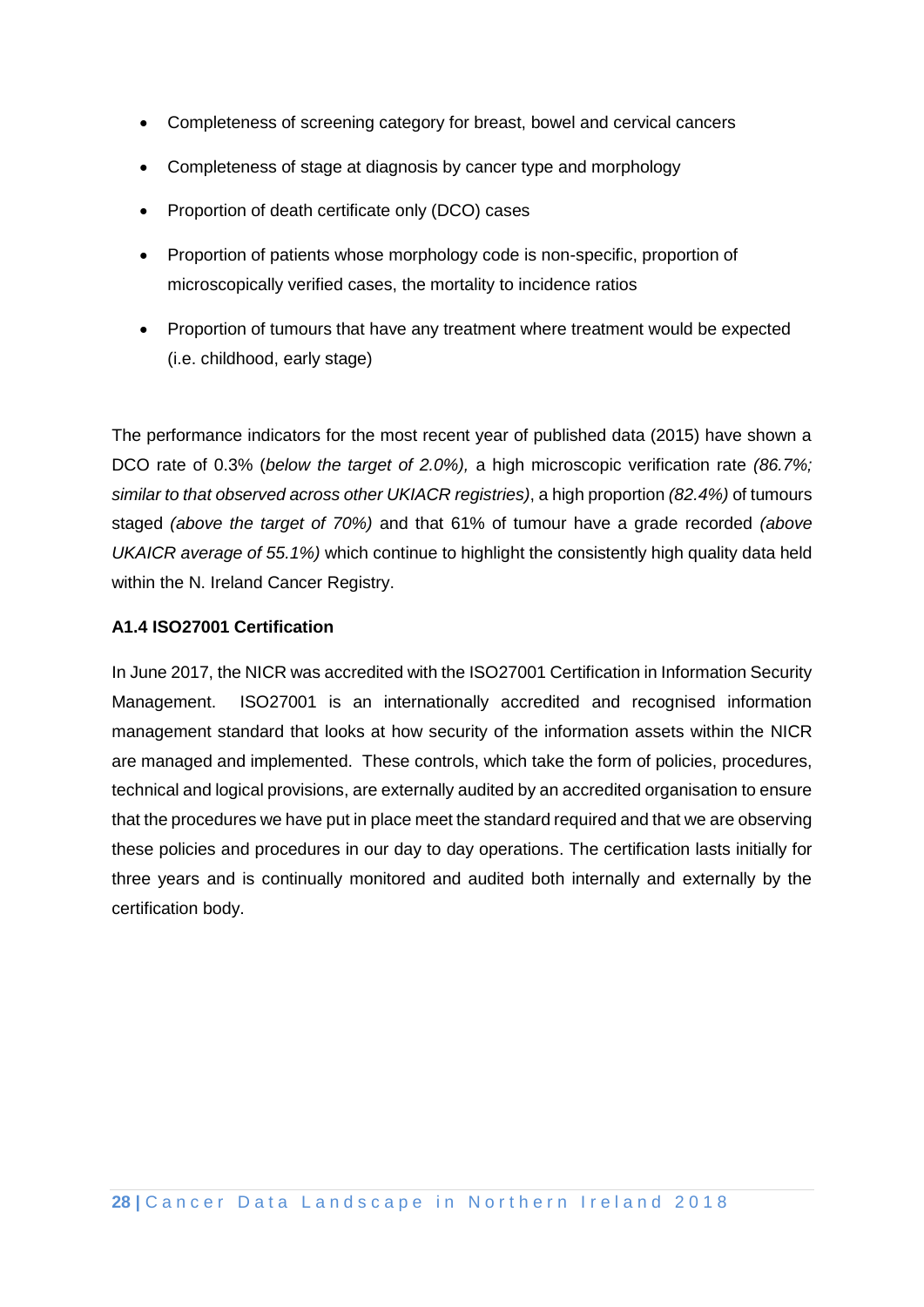# **Appendix B. Variables in Main N. Ireland Cancer Registry Dataset**

| variable                   | Description                                                                                                               |
|----------------------------|---------------------------------------------------------------------------------------------------------------------------|
| <b>Personal Identifier</b> | Unique Identification number                                                                                              |
| Tumour ID number           | Tumour number                                                                                                             |
| <b>HCN</b>                 | Health and Care number                                                                                                    |
| Sex                        |                                                                                                                           |
| Date of Birth              |                                                                                                                           |
| <b>Marital Status</b>      |                                                                                                                           |
| GP at Diagnosis            | GP cypher code at time of Diagnosis                                                                                       |
| Postcode at                |                                                                                                                           |
| Diagnosis                  |                                                                                                                           |
| <b>Local Government</b>    | 11 Local Government Districts (2014) (Antrim &                                                                            |
| District at                | Newtownabbey, Armagh, Banbridge & Craigavon, Belfast,                                                                     |
| Diagnosis                  | Causeway Coast & Glens, Derry & Strabane, Fermanagh<br>&Omagh, Lisburn & Castlereagh, Mid & East Antrim, Mid Ulster,      |
|                            | Newry, Mourne & Down, North Down & Ards)                                                                                  |
| Assembly Area at           | 18 Assembly Constituency areas (2014) (Belfast East,                                                                      |
| Diagnosis                  | Belfast North, Belfast South, Belfast West, East Antrim, East                                                             |
|                            | Londonderry, Fermanagh & South Tyrone, Foyle, Lagan Valley,                                                               |
|                            | Mid Ulster, Newry & District, North Antrim, North Down, South<br>Antrim, South Down, Strangford, Upper Bann, West Tyrone) |
| <b>Trust at Diagnosis</b>  | <b>5 HSC Trusts</b> (Belfast, Northern, South-Eastern, Southern,                                                          |
|                            | Western)                                                                                                                  |
| <b>Deprivation Index</b>   | Currently using 2010 Deprivation index based on postcode at                                                               |
|                            | diagnosis but 2016 data (published in 2018) will be using 2017<br>Deprivation index.                                      |
| <b>Basis of Diagnosis</b>  | The method used to validate the diagnosis during the course of                                                            |
|                            | the illness                                                                                                               |
| <b>Screen Detected</b>     |                                                                                                                           |
| Number of nodes            | Pathological nodal status- indicates the number of regional                                                               |
| examined                   | lymph nodes that were examined ( <i>invasive breast cancer only</i> )                                                     |
| Number of positive         | Pathological nodal status- indicates the number of regional                                                               |
| nodes                      | lymph nodes that were examined (invasive breast cancer only)                                                              |
| Date of Diagnosis          |                                                                                                                           |
| Age at Diagnosis           |                                                                                                                           |
| Tumour site                |                                                                                                                           |
| (ICD10)                    |                                                                                                                           |
| Laterality                 | This indicates the laterality or side (e.g. left or right). In paired                                                     |
| Morphology                 | organs of the body in which the tumour is located.                                                                        |
| <b>Tumour Behaviour</b>    |                                                                                                                           |
| Grade                      |                                                                                                                           |
| Clinical T                 | T-Clinical stage indicates the extent of spread of the tumour at                                                          |
|                            | diagnosis in terms of clinical findings                                                                                   |
| Clinical N                 | N-Condition of regional lymph nodes/glands based on clinical                                                              |
|                            | examination imaging                                                                                                       |
| Clinical M                 | M-indicates distant metastases                                                                                            |
| Pathological T             | T- Pathological Stage indicates the extent of the spread of the<br>tumour at diagnosis in terms of pathological findings  |
|                            |                                                                                                                           |

# *Variable Description*